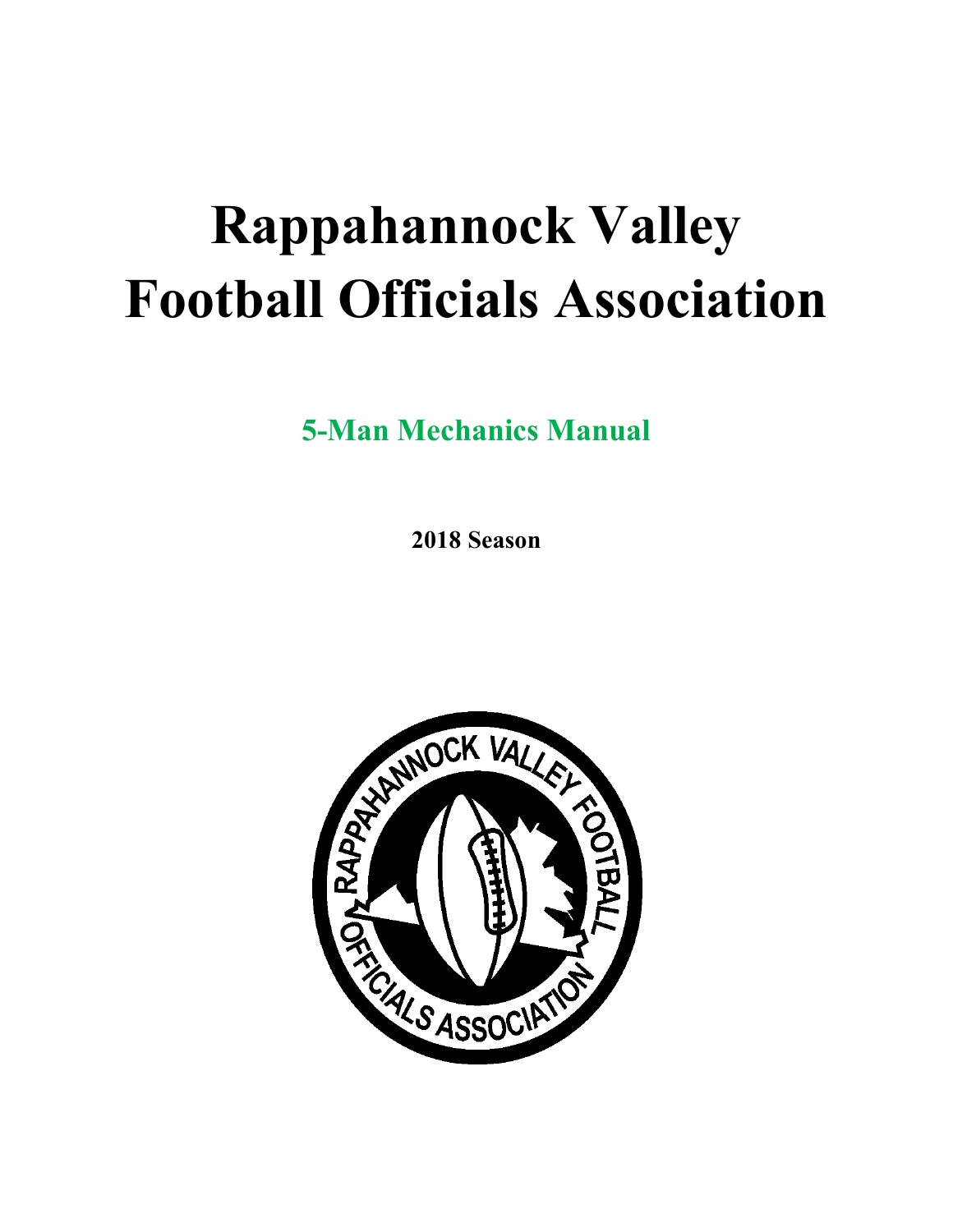# **PRIOR TO GAME DAY**

# **ALL OFFICIALS:**

1. You are responsible for reviewing the schedule for each week and acknowledging all game assignments. If unable to work the assignment you are responsible for notifying the Commissioner in a timely manner.

2. Ensure all uniforms are clean, neat, in proper repair, all patches are displayed as required and shoes polished.

3. Verify with R what the uniform for the game will be.

4. Pack uniform and equipment to ensure you have all of the required items for the assignment.

5. Ensure all officiating equipment is working properly and in good order.

6. If you have not been contacted by R concerning travel, meeting site and time at least 2 days prior to the game, call R or other crew member for information. Call or contact the Commissioner when you are unable to contact R or other crew member.

#### **REFEREE:**

1. Contact each crew member to confirm their availability to work the assignment and providing the necessary information regarding the game assignment.

2. Prepare the appropriate game cards for coaches and the game announcers.

3. Ensure you and all crew members have directions to the game site and meeting spot.

#### **COMMISSIONER:**

1. Provide game assignments to all members and coordinate and approve any and all changes needed to the assignments for each game.

2. Coordinate with all Referees for game reports and information needed prior to the assignment which the crew needs.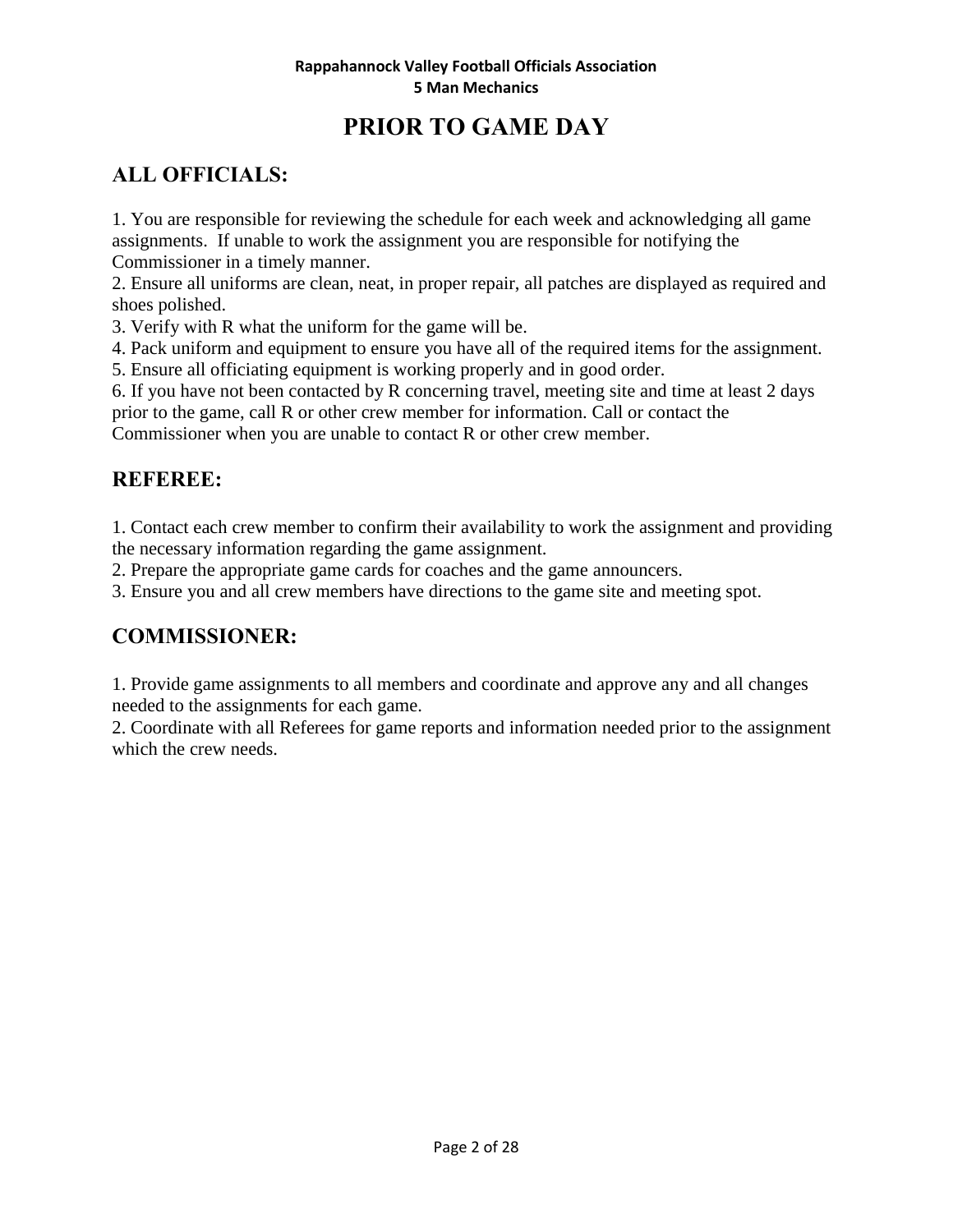# **PRE-GAME**

# **ALL OFFICIALS:**

1. Arrive at the game site 90 minutes or as appropriate for the level of game assignment prior to kick off.

- 2. Verify you have the proper officiating equipment and all functions properly.
- 3. Actively participate in pre-game conference.
- 4. Penalty flags should be inconspicuous at all times on the official.
- 5. Enter field 30 minutes prior to kick off.
- 6. After completing the below listed pre-game responsibilities, meet with other officials on

Linesman's side of field to exchange and record information on game cards.

7. Move to positions in preparation for coin toss.

## **REFEREE:**

- 1. Determine the appropriate uniform for the game based on the conditions and weather.
- 2. Conduct an interactive and complete pre-game conference.
- 3. Confer with both coaches (home team first) and accomplish the following:
	- a. Provide information on the crew members and inform the head coach who will be working their sideline.
	- a. Obtain captains' names and numbers.
	- b. Have head coach verify all players are legally equipped.
	- c. Obtain information on unusual plays.
	- d. Obtain information regarding length of half time and any special activities.
	- e. Inform head coach of the appropriate sideline management directions and
	- communications of necessary information will be via the official on their sideline.
	- f. Discuss the sportsmanship of all involved in the game and expectations.
	- g. Inquire if there are any questions for the crew.
	- h. Give head coach starting time, present time, and time for captains to come to coin toss.

# **UMPIRE:**

- 1. Accompany Referee to confer with head coaches.
- 2. Rule on legality of player equipment.
- 3. Rule on any cast or other wraps are appropriate.
- 4. Inspect, approve and mark all game balls.

# **LINESMAN:**

1. Proceed to 50 yard line and position to view both teams' warm-ups at approximately the nine yard marks on the visitors' side of field.

2. After teams are no longer using the complete field for warm-ups proceed to inspect the field as appropriate. Verify field is marked properly, goal posts are legal, and there are no safety hazards.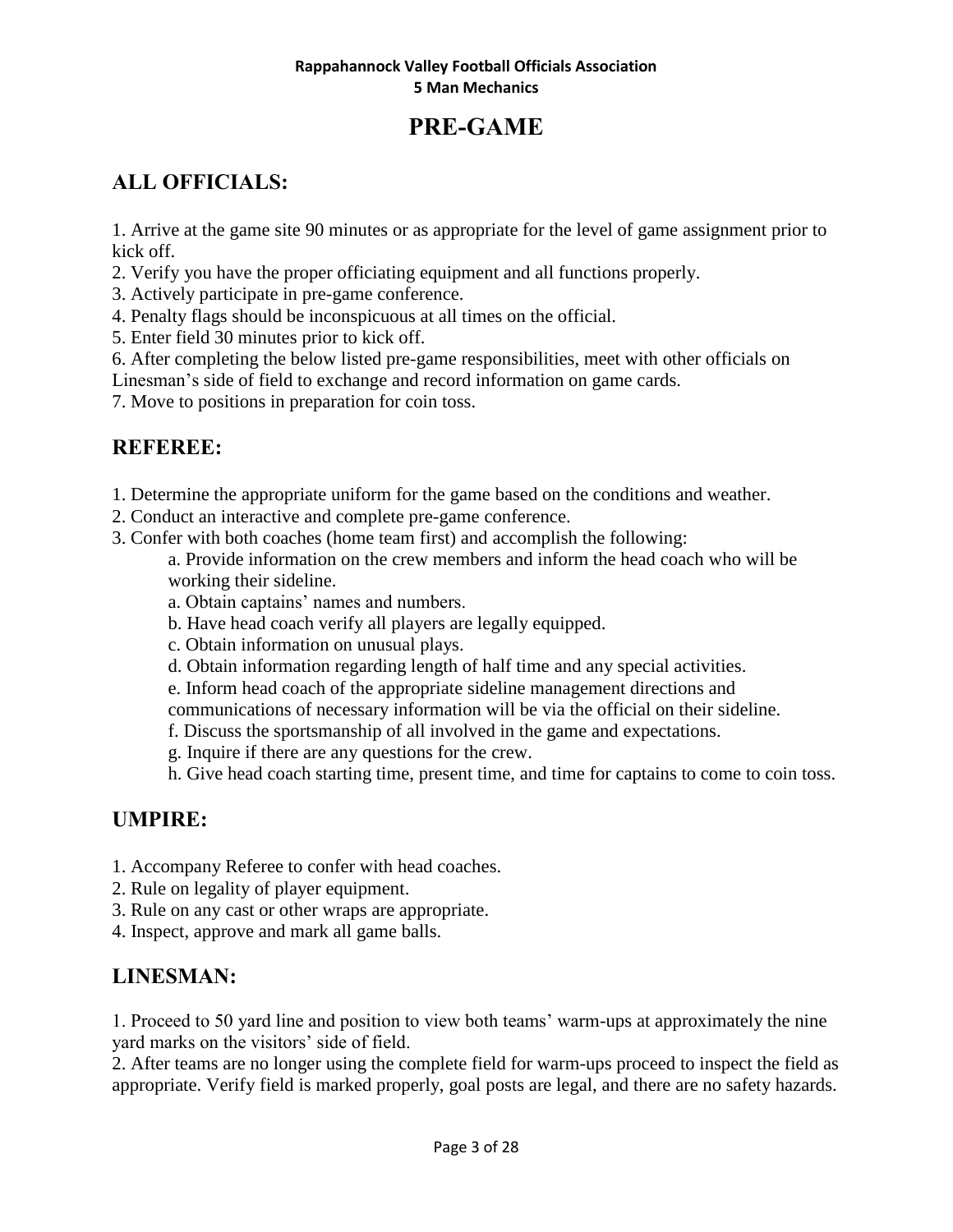3. Inspect and verify all equipment is in proper working order and safe for use. Ensure the crew has a clip and the chains have tape to mark the five yard mark.

4. Meet with chain crew and instruct them concerning their duties and responsibilities.

5. Ensure you know who the head coach is, introduce yourself and discuss sideline management, communications and timeout designation.

6. Locate ball personnel, obtain their names, and instruct them in their duties including they should stay off the field.

# **LINE JUDGE:**

1. Proceed to 50 yard line and position to view both teams' warm-ups at approximately the nine yard marks on the home side of field.

2. After teams are no longer using the complete field for warm-ups proceed to inspect the field as appropriate. Verify field is marked properly, goal posts are legal, and there are no safety hazards.

3. Advise crew about field conditions and address any issues with the Referee for correction.

4. Ensure you know who the head coach is, introduce yourself and discuss sideline management, communications and timeout designation.

5. Locate ball personnel, obtain their names, and instruct them in their duties including they should stay off the field.

6. Escort team on your sideline on and off the field of play before the game and at halftime.

7. Have appropriate game card for recording of penalties during the game.

8. Have an accurate timing device to be used as a backup for the 25 second clock or as a backup to the field clock.

# **BACK JUDGE:**

1. Proceed to 50 yard line and position to view both teams' warm-ups at center of the field.

2. After teams are no longer using the complete field for warm-ups proceed to inspect the field as appropriate. Verify field is marked properly, goal posts are legal, and there are no safety hazards.

3. Ensure you have an accurate timing device.

4. Locate clock operator advise of official time, review duties and responsibilities including the procedures for the point differential rules.

5. Escort team on Linesman's sideline on and off the field of play before the game and at halftime.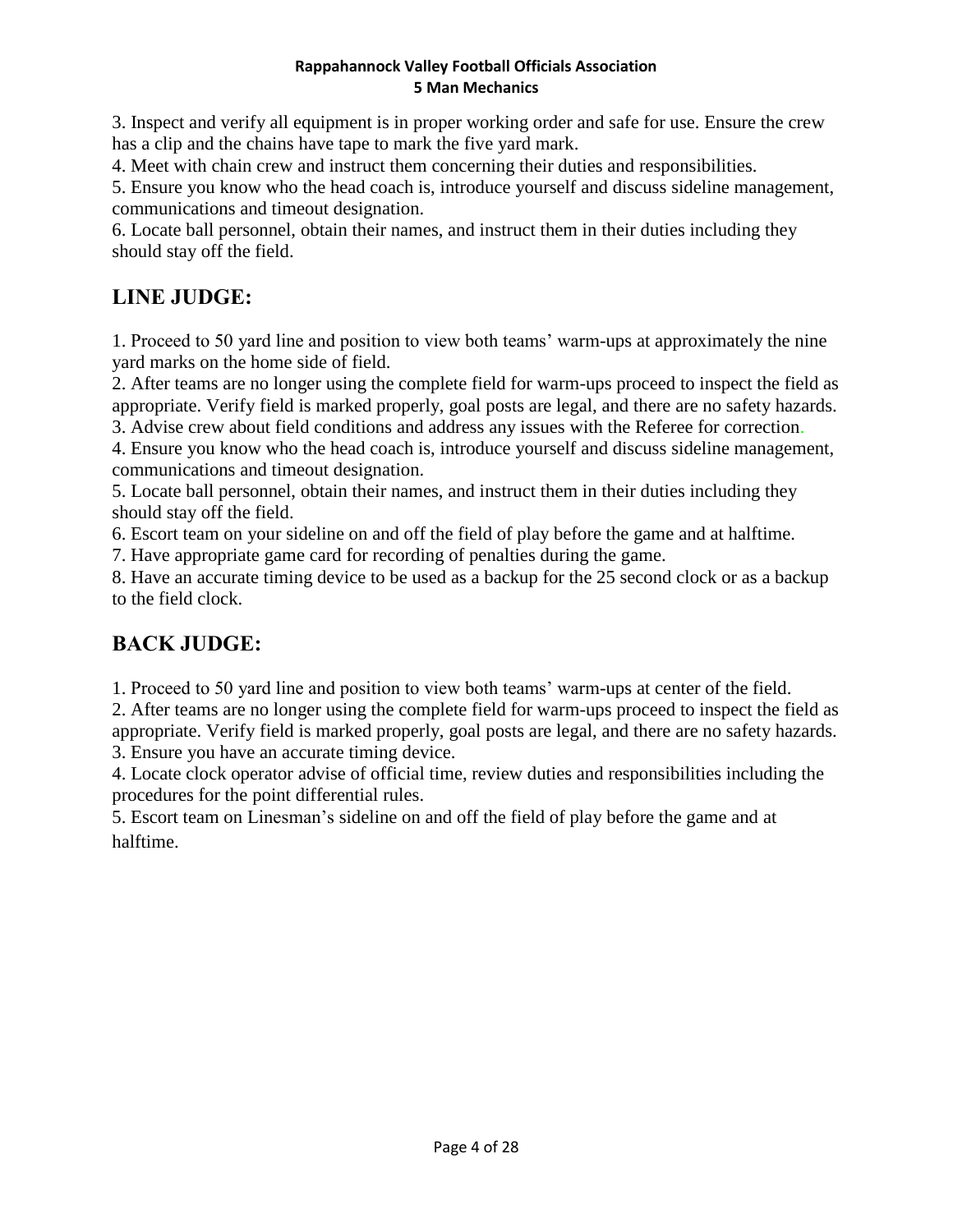# **COIN TOSS**

#### **REFEREE:**

1. Enter the field on the 45yard line opposite the scoreboard from home sideline to the center of the field; face the scoreboard opposite the Umpire.

2. Signal the Line Judge and Back Judge to have their respective captains (no more than 4) proceed to the center of the field.

3. Provide the appropriate instructions to the captains regarding the game mechanics, coin toss and sportsmanship.

4. Conduct the coin toss with the visiting teams' captain making the call before the toss.

5. Provide options to the captain of the team winning the toss.

6. Signal the results of the selection made and record the choice on game card.

## **UMPIRE:**

1. Enter the field on the 45yard line on the scoreboard side of the field from visitors' sideline to the center of the field; face the Referee with back to scoreboard.

2. Verify the instructions given by the Referee, the selection of the call by the visiting team captain and the results of the selection by the winning captain.

3. Record the results on game card.

## **LINESMAN:**

1. Request captains for your sideline and ensure speaking captain will be on the Referee side of the field.

2. Upon signal from Referee have the captains proceed to the center of the field.

3. Observe the actions of the teams and ensure only the captains are on the field.

4. Position chain crew as appropriate from the results of the selection made.

5. Proceed to the center of the field, verify the results of the selection made and record the results on game card.

## **LINE JUDGE:**

1. Request captains for your sideline and ensure speaking captain will be on the Referee side of the field.

2. Upon signal from Referee have the captains proceed to the center of the field.

3. Observe the actions of the teams and ensure only the captains are on the field.

4. If your team will be kicking obtain game ball and proceed to the center of the field.

5. Verify the results of the selection made and record on game card.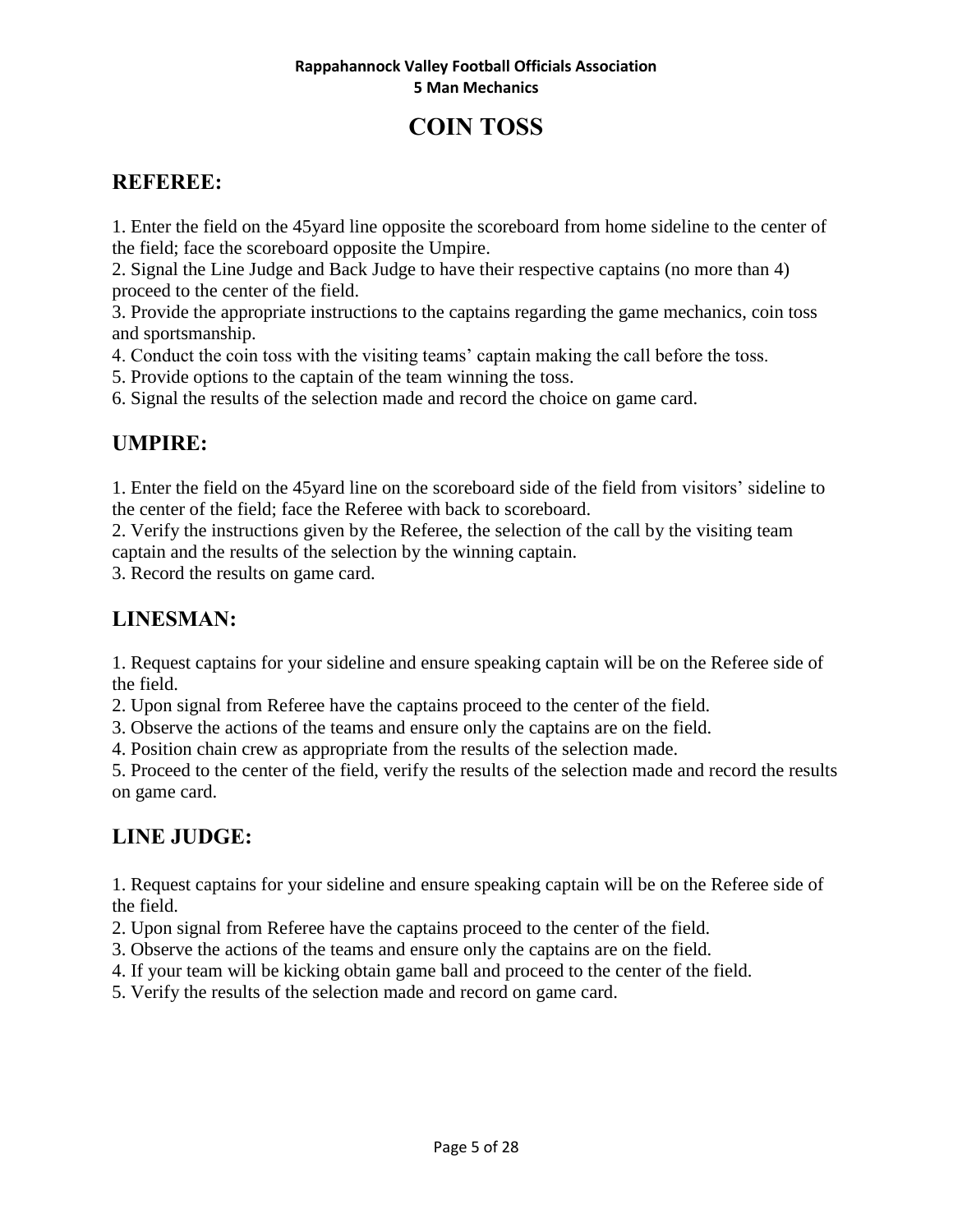## **BACK JUDGE:**

1. Take position on the visiting teams sideline opposite of the Linesman and assist in preparing the captains for the toss.

2. Upon signal from Referee have the captains proceed to the center of the field.

3. Observe the actions of the teams and ensure only the captains are on the field.

4. If your team will be kicking obtain game ball and proceed to the center of the field.

5. Verify the results of the selection made and record on game card.

## **ALL OFFICIALS:**

Receive final instructions from the Referee and proceed sharply to their positions for the kickoff.

**Figure 1 – Coin Toss Positions – Five Man** 

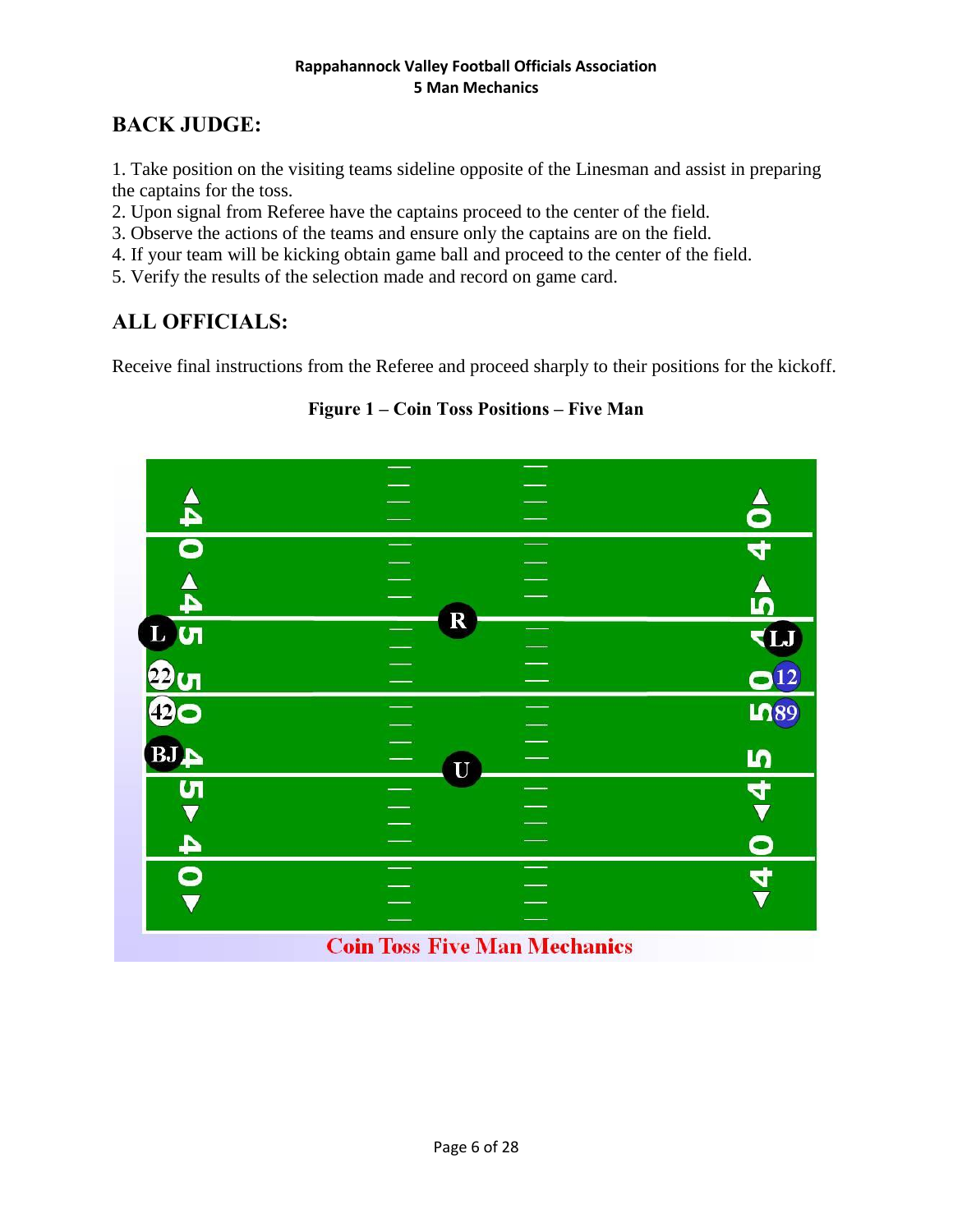# **FREE KICKS**

# **ALL OFFICIALS:**

1. When requested by Referee and when in proper position, signal ready by raising hand above head.

2. When the ball is legally touched in your area start the clock with appropriate signal.

3. The covering official should see the ball in possession of runner who is down or whose forward progress is stopped or ball out of bounds before sounding his whistle.

4. If ball becomes dead in your area, sound whistle, mark spot of forward progress and give timeout signal.

5. If kick goes out of bounds untouched, or only touched by "K" in your area, sound whistle, throw flag on spot where ball went out of bounds for kick infraction, and give time out signal, if applicable.

6. If kick goes out of bounds touched by "R" in your area, sound whistle, mark spot and give time out signal.

7. Mirror time out signal given by a fellow official where/when appropriate.

8. Whenever a fumble occurs, the covering official will mark the spot of the fumble with a beanbag.

#### **B. REFEREE:**

1. Take position on Line Judge's side of the field at the goal line or as appropriate for the level of game. Adjust for free kicks following safeties.

2. Count "R" players and confirm count with Linesman.

3. Check with all officials and get appropriate signal they are ready before sounding your whistle to mark the ball ready for play. Observe the kicker, other activity and ensure at least four players are on each side of the kicker at kick.

4. Responsible for your half of the field and the goal line from the middle of the field to your sideline. If kick crosses "R's" goal line, sound whistle and give touchback signal.

5. Once possessed by "R" in your area, responsible for the runner until turned over to the Line Judge, observing action on and immediately around the runner. Once responsibility for the runner is picked up by the Line Judge, observe action around and behind the runner. If kick possessed by "R" in Linesman's area observe action near and behind the runner.

6. Responsible for the spot of the end of the play from the goal line to the 40 yard line.

7. Responsible for sideline in your area.

8. On obvious short free kicks, request Linesman to move to "R's" free kick line and take position in middle of the field and assume responsibility for entire goal line.

9. When a field goal is attempted as a free kick after a fair catch or an awarded fair catch, take a position with kicker and instruct the kicker not to kick the ball until you have sounded the whistle for the ready for play.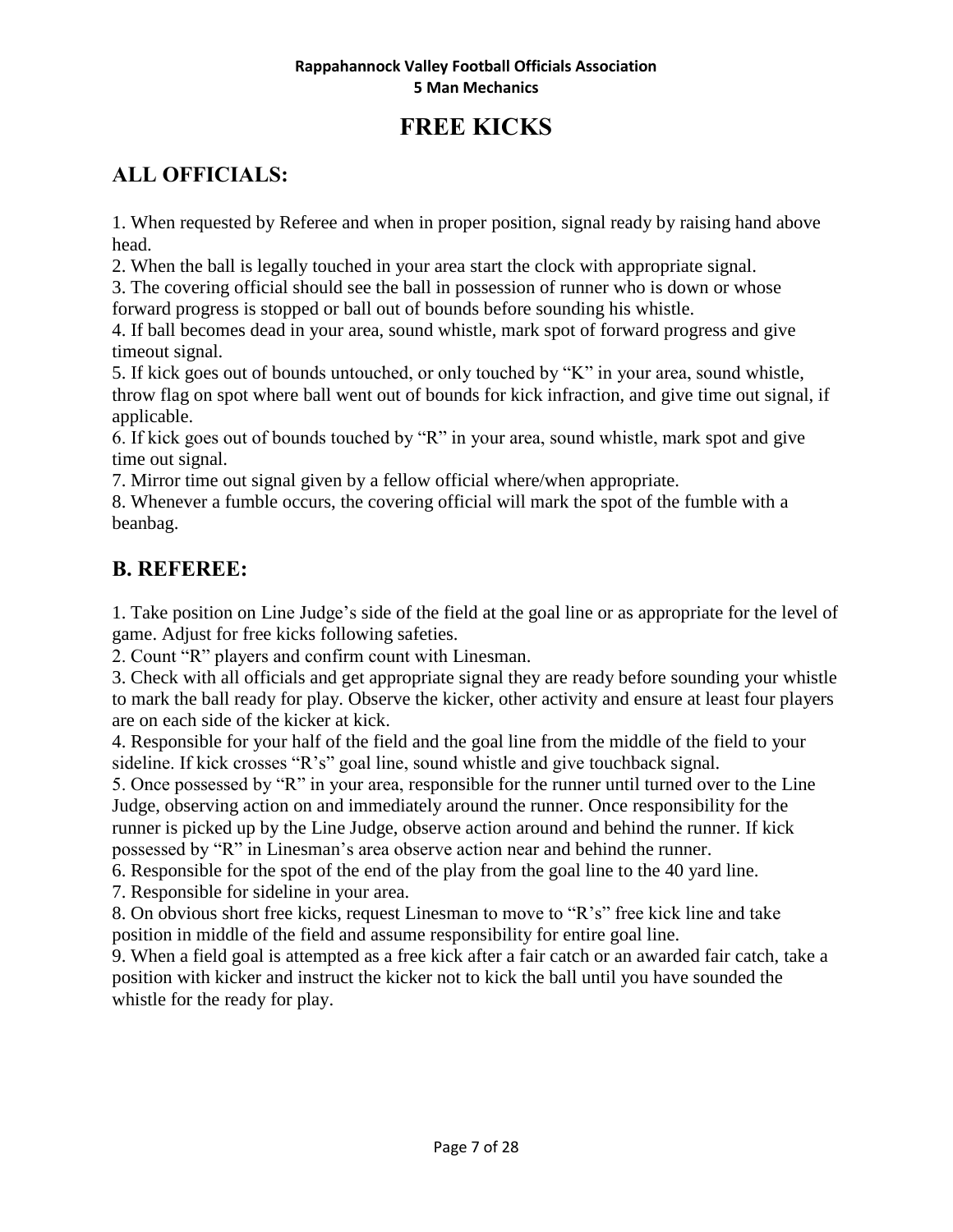#### **UMPIRE:**

1. Initially take a position on "R's" free kick line on the visiting teams' sideline.

2. Count "K" players and confirm with Back Judge.

3. Assist "R" lining up and ensure all are behind the free kick line.

4. After Referee gives ready for play signal, watch for encroachment.

5. Watch for first touching of free kick by "K" and mark spot with beanbag.

6. Watch initial blocks of players.

7. After ball has gone downfield, move in that direction; observing action away from ball; assume responsibility for runner if he comes into your area.

8. Responsible for the spot of the end of the play from the 40 yard line to the goal line.

9. When a field goal is attempted as a free kick after a fair catch or an awarded fair catch, take a position on "K's" free kick line on the home team's side of the field.

10. Responsible for sideline and "K's" goal line. When ball is declared dead, get appropriate ball and spot it.

#### **LINESMAN:**

1. Take position on your side of the field at the goal line or as appropriate for the level of game. Adjust for free kicks following safeties.

2. Count "R" players and confirm with Referee.

3. Responsible for your half of the field and the goal line from the middle of the field to your sideline. If kick crosses "R's" goal line, sound whistle and give touchback signal.

4. Once possessed by "R" in your area, responsible for the runner until turned over to the Umpire, observing action on and immediately around the runner. Once responsibility for the runner is picked up by the Umpire, observe action around and behind the runner. If kick possessed by "R" in Referee's area observe action near and behind the runner.

6. Responsible for sideline in your area.

7. On obvious short kicks, move to "R's" free kick line opposite Line Judge, when requested by Referee. Be prepared to rule on first touching.

8. When a field goal is attempted as a free kick after a fair catch or an awarded fair catch, take a position on "R's" free kick line on the visiting team's sideline.

9. At the end of the down, set chains at forward progress spot (off the sideline).

#### **LINE JUDGE:**

1. Take an initial position on "R's" free kick line on the home teams' sideline and assist "R" in lining up.

2. Count "R" players and confirm with Referee.

3. Assist "R" lining up and ensure all are behind the restraint line.

4. After Referee gives ready for play signal, watch for encroachment.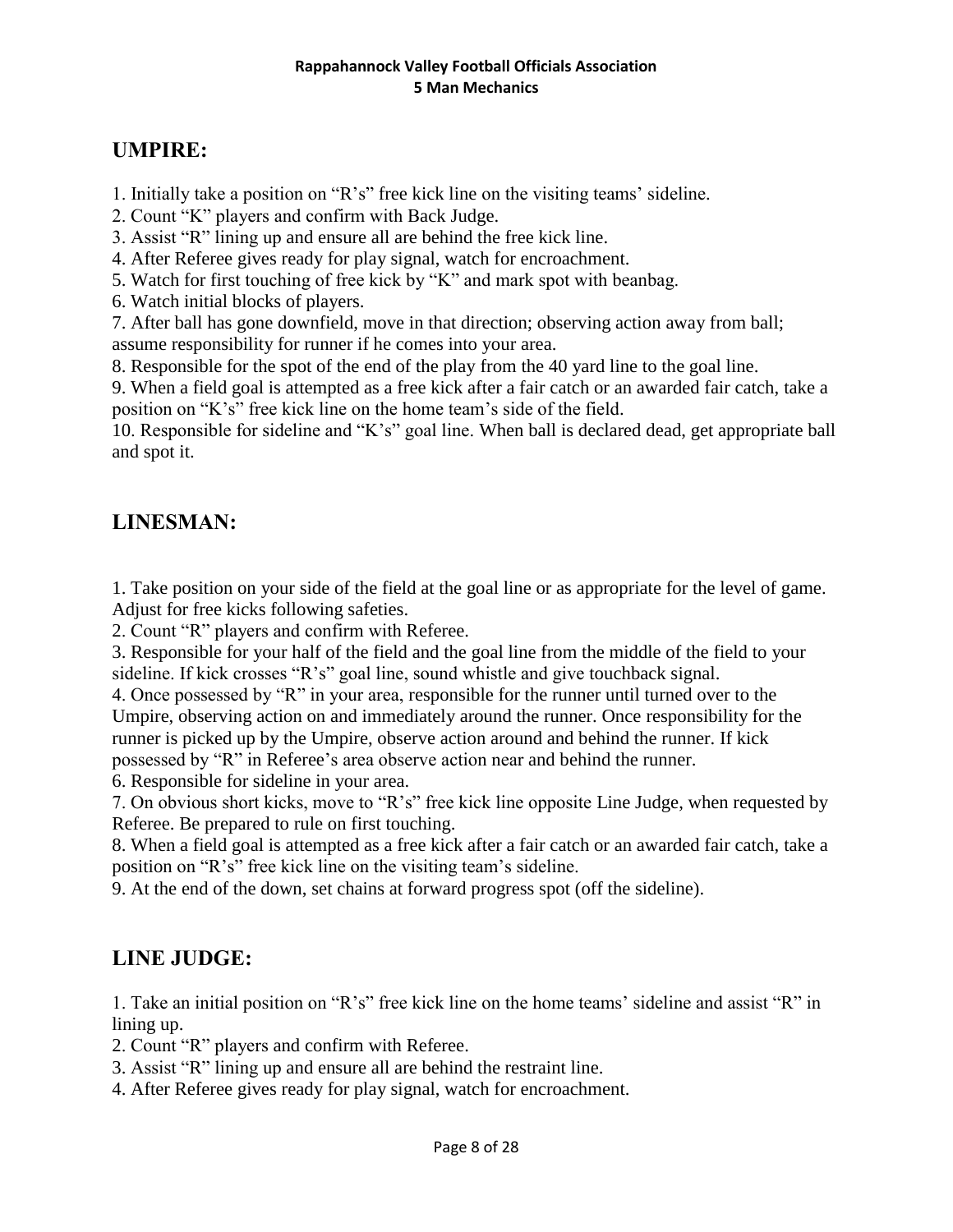5. Watch for first touching of free kick by "K" and mark spot with beanbag.

6. Watch initial blocks of players.

7. After ball has gone downfield, move in that direction; observing action away from ball; assume responsibility for runner if he comes into your area.

8. Responsible for the spot of the end of the play from the 40 yard line to the goal line.

9. When a field goal is attempted as a free kick after a fair catch or an awarded fair catch, take a position behind upright on home team's side of field. Responsible for your upright, the goal line, and signaling results of the kick after conferring with Back Judge.

10. Responsible for sideline and "K's" goal line.

#### **BACK JUDGE:**

1. Take a position on "K's" free kick line.

2. Request and take control of game ball until kicker comes on to the field.

3. Responsible for timing the 25 second count.

4. Count "K" players and confirm with Umpire.

5. Assist "K" lining up and ensure all players except the kicker are no more than five yards behind the kicking team's free-kick line. Observe the kicker, other activity and ensure at least four players are on each side of the kicker at kick. Inform kicker ball should be placed on the kick line at any point between the hash marks.

6. Instruct the kicker not to kick the ball until the Referee blows the whistle for the ready for play. Move to position on "K" free kick line on the home side of field. Observe the kicker and other activity.

7. Observe action by K after kick to ensure no blocks are initiated by K until R has initiated a block in the neutral zone or the ball may be legally possessed by K.

8. After the kick and the ball has gone downfield observe the kicker and holder for protection within five yards of the free kick line.

9. After ball has gone downfield, move to hash mark on your side; observing action away from ball.

10. Responsible for "K's" goal line.

11. When a field goal is attempted as a free kick after a fair catch or an awarded fair catch, take a position behind upright on visiting team's side of field. Responsible for your upright, the goal line, and signaling results of the kick after conferring with Line Judge. Sound whistle when ball is dead.

12. After the play, secure the correct ball to be used once the new series is declared.

13. Enforce the penalty for an accepted foul that is administered on the free kick.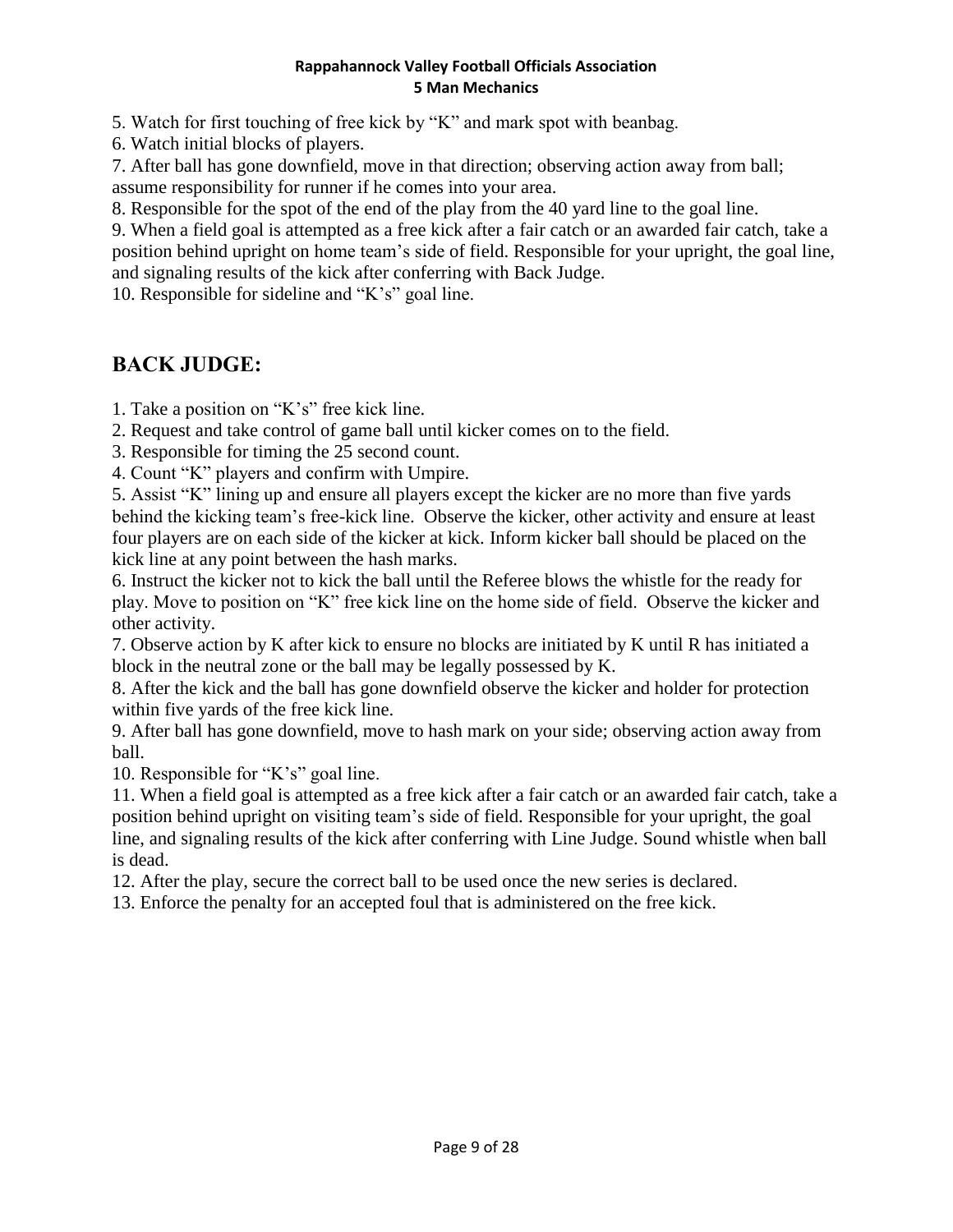

**Figure 2 – Pre-Kick Positions – Five Man**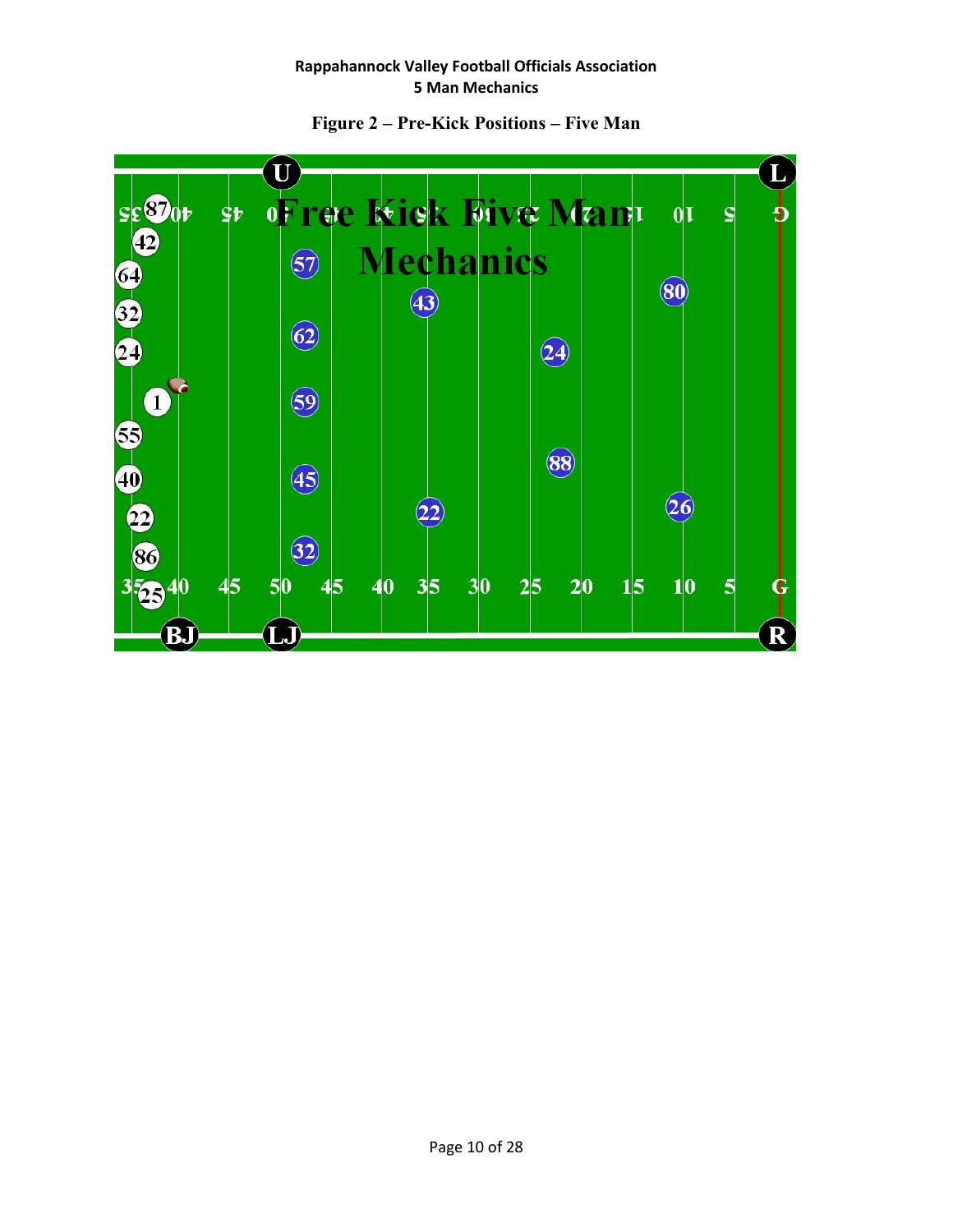# **SCRIMMAGE PLAYS**

## **ALL OFFICIALS:**

1. Verify the correct down on every play and communicate with other officials.

2. The covering official who has the ball in possession of runner within his zone of responsibility, who is down by rule or whose forward progress is stopped or is out of bounds sound your whistle.

3. If the ball becomes dead inbounds near the sideline and no first down is gained, give the start clock signal using two turns of the arm.

4. When ball is declared dead and a first down is obvious, give timeout signal. NOTE: When this occurs near the sideline, give the start clock signal using two turns of the arm followed by the timeout signal.

5. If you are the covering official on out of bounds plays, turn to follow the play, sound whistle, give timeout signal, mark the spot, and observe action around runner.

6. When forward progress is near the line to gain, covering official should request the ball to be placed at the spot at the officials' feet and should request R to determine if line to gain has been reached.

7. Mirror time out signal given by a fellow official where/when applicable

8. Whenever a fumble occurs, the covering official will mark the spot of the fumble with a beanbag.

9. The Back Judge and/or Referee may give touchdown signal on long scoring plays near a sideline only after communicating with appropriate wing official.

#### **REFEREE:**

1. Communicate the proper information (down and distance) to all parties and mark the ball ready for play with signal and short blast of your whistle.

2. Count players of team A and give signal to Umpire who will acknowledge by returning signal. A clenched fist at shoulder height represents 11 players. An open hand at shoulder height in front of the body represents other then 11 players.

3. During the count if there are more than 11 players and three seconds has passed since the extra player entered sound whistle and throw flag.

4. Take a position 12 to 15 yards behind the line of scrimmage, outside the tight end and to the side of the QB (usually on the throwing side) and also in a position to observe the snap.

5. Watch for movement in the backfield prior to the snap.

6. After snap cover the ball, runner, and action around player until player enters zone of responsibility for another official's area.

7. Cover the QB on passing plays, watch for roughing the passer, place from which pass is thrown, rule on illegal passes.

8. Rule on forward or backward passes, other than quick QB pass.

9. Clean up behind plays, which go downfield, watching for illegal acts.

10. When ball is declared dead, move to the spot to determine next down. Communicate with Linesman number of next down. If line to gain has been reached signal first down.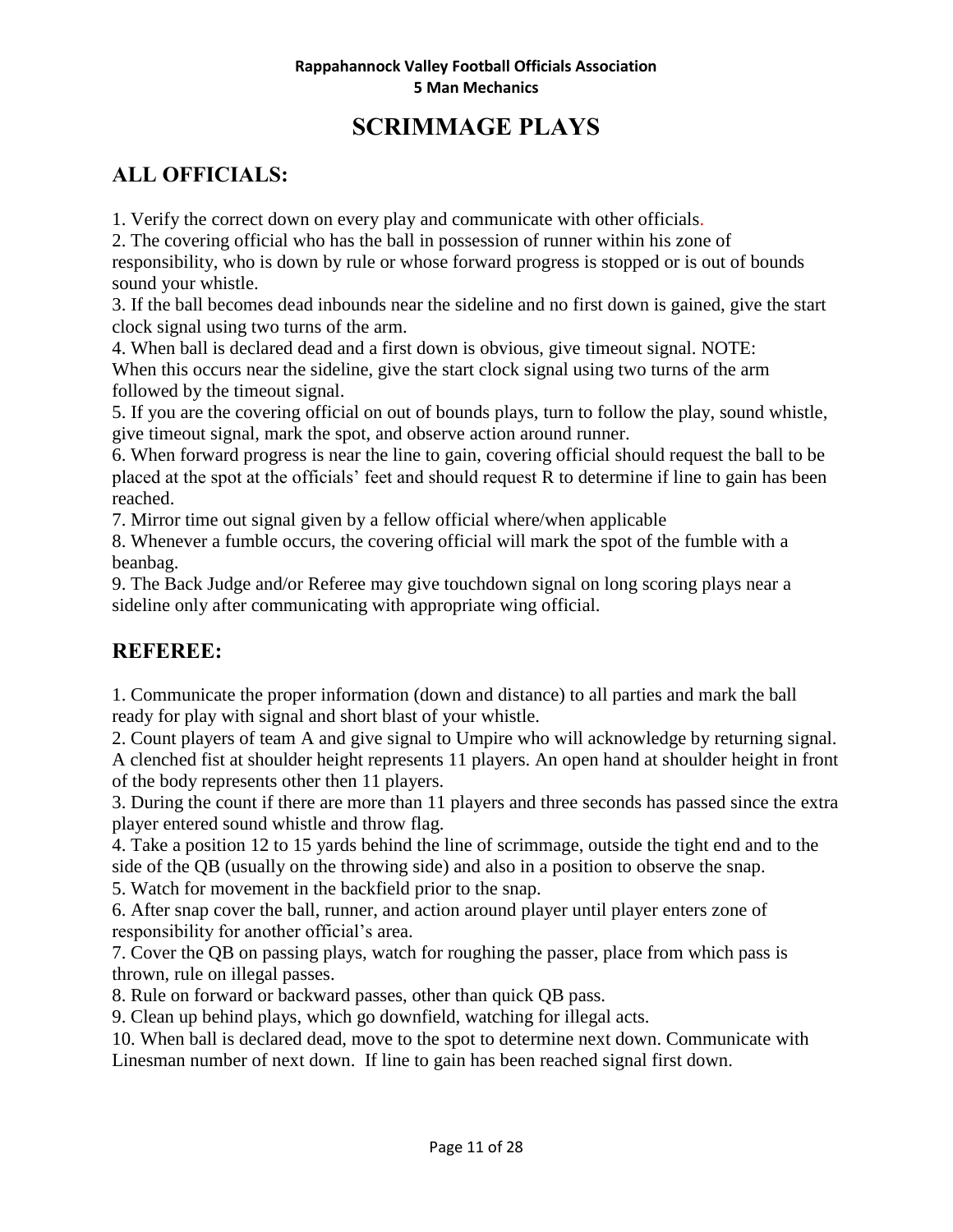#### **UMPIRE:**

1. Take a position behind team "B" (usually 7 to 8 yards from line of scrimmage) and between "B's" ends ensuring a clean view of the center and the ball.

2. Count team "A" players; give count signal to "R" who will acknowledge by returning signal. A clenched fist at shoulder height represents exactly 11 players. An open hand at shoulder height in front of the body represents other then 11 players.

3. Check numbering on offensive line, observe equipment & mouthpieces.

4. Observe action for false starts, snap infractions, and other dead ball fouls.

5. Cover action on snapper and of players at point of attack and then behind runner, watching for holding, illegal use of hands, and/or illegal blocks.

6. Pass plays step up to line of scrimmage, watch for ineligible downfield; assist R with tipped pass, pass crossing line of scrimmage and illegal forward pass; assist with passes thrown in front of side and back officials.

7. When ball is declared dead, get forward progress from covering official and spot ball on proper yard line between inbounds markers. Cover ball until R gives ready for play signal.

8. On goal line plays responsible for actions of all interior linemen. If asked by side official, and acknowledged by you, rule on forward progress from your position.

9. On goal line plays signal with a closed hand on chest when you see a downed offensive player in possession of the ball in the end zone.

## **LINESMAN:**

1. Check position of box; verify the down number and line to gain.

2. Take a position straddling neutral zone starting on the side line.

3. Count players of the defense when your team and give appropriate count signal to Back Judge.

4. Signal to Line Judge only if position of widest "A" player is in the backfield and hold until snap. Responsible for counting and confirming there are a minimum of seven (7) "A" players on Line of Scrimmage. Verify count of offense by observing the Referee and/or Umpire and then counting number of players of the line of scrimmage to ensure a legal formation.

5. Identify the eligible pass receivers' numbers on your side.

6. Watch for encroachment and false starts. Observe player whose initial motion is toward opposite sideline, responsible for the player in motion towards your position. Observe if movement is forward before the snap.

7. Responsible for your sideline during the entire down.

8. After snap, watch initial charge of linemen. When the play comes into your area, take responsibility for ball, runner and action around him. When the play goes to the opposite side, observe the action behind the play watching especially for late hits to QB behind the Referee. 9. During pass play: a) be ready to rule on direction of quick QB pass towards you; b) move downfield with eligible receivers, observing action around them. When pass is thrown, be in position to rule on pass completion and pass interference. If pass is incomplete in your area, sound whistle and give incomplete pass signal. Help in retrieving ball if necessary.

10. On all plays in your area, mark forward progress/spot with feet together Umpire will spot on the foot farthest downfield. When ball becomes dead in side zone, place ball on foot until next down is determined. Use Back Judge or Referee for triangle to relay ball to Umpire. Hold spot until released by Umpire.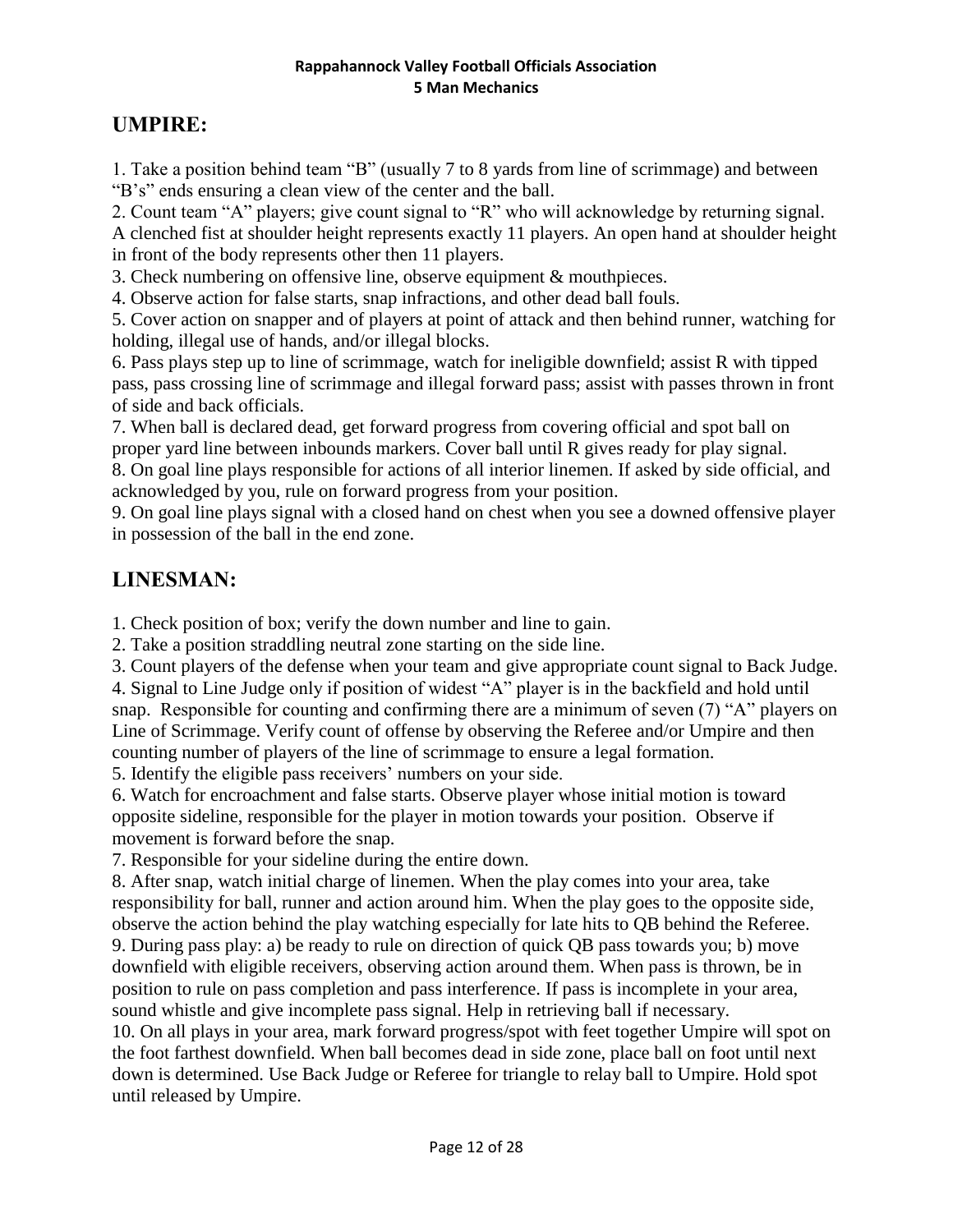11. On plays between the inbound lines, hold forward progress spot with feet together until released by Umpire. When spot is near the line to gain place ball on downfield foot and await instructions from Referee.

12. When ball becomes dead, communicate with R regarding number of next down. Signal box to move to forward point of ball after ensuring there are no flags and to change down marker. If new series is declared, move to sideline and reset box, clip, and yardage chains.

13. Responsible for all goal line plays when the snap is inside B's 10 yard line.

14. On goal line plays (ball snapped on or inside "B's" 5 yard line), initial move at snap should be towards the goal line to be in position to rule on scoring play. If plane is broken by the ball sound whistle and signal score with proper signal.

15. On goal line plays going out (ball snapped on or inside "A's" 5 yard line), reverse mechanics are in play at the snap first move should be to the goal line and officiate the play. Observe the play to ensure the position of the ball at end of play remembering the ball must completely be out of the end zone to be in the playing field.

## **LINE JUDGE:**

1. Verify the down number with the members of the crew, position of the box is correct, the box is displaying the correct down and the line to gain.

2. Take a position straddling neutral zone starting on the side line.

3. Count players of the defense when your team and give appropriate count signal to Back Judge.

4. Signal to Linesman only if position of widest "A" player is in the backfield and hold until snap. Responsible for counting and confirming there are a minimum of seven (7) "A" players on Line of Scrimmage. Verify count of offense by observing the Referee and/or Umpire and then counting number of players of the line of scrimmage to ensure a legal formation.

5. Identify the eligible pass receivers' numbers on your side.

6. Watch for encroachment and false starts. Observe player whose initial motion is toward opposite sideline, responsible for the player in motion towards your position. Observe if movement is forward before the snap.

7. Responsible for your sideline during the entire down.

8. After snap, watch initial charge of linemen. When the play comes into your area, take responsibility for ball, runner and action around him. When the play goes to the opposite side observe the action behind the play watching especially for late hits to QB behind the Referee. 9. During pass play: a) be ready to rule on direction of quick QB pass towards you; b) move downfield with eligible receivers, observing action around them. When pass is thrown, be in position to rule on pass completion and pass interference. If pass is incomplete in your area, sound whistle and give incomplete pass signal. Help in retrieving ball if necessary.

10. On all plays in your area, mark forward progress/spot with feet together Umpire will spot on the foot farthest downfield. When ball becomes dead in the side zone, place ball on foot until next down is determined. Use Back Judge or Referee for triangle to relay ball to Umpire. Hold spot until released by Umpire.

11. On plays between the inbound lines, hold forward progress spot with feet together until released by Umpire. When spot is near the line to gain place ball on downfield foot and await instructions from Referee.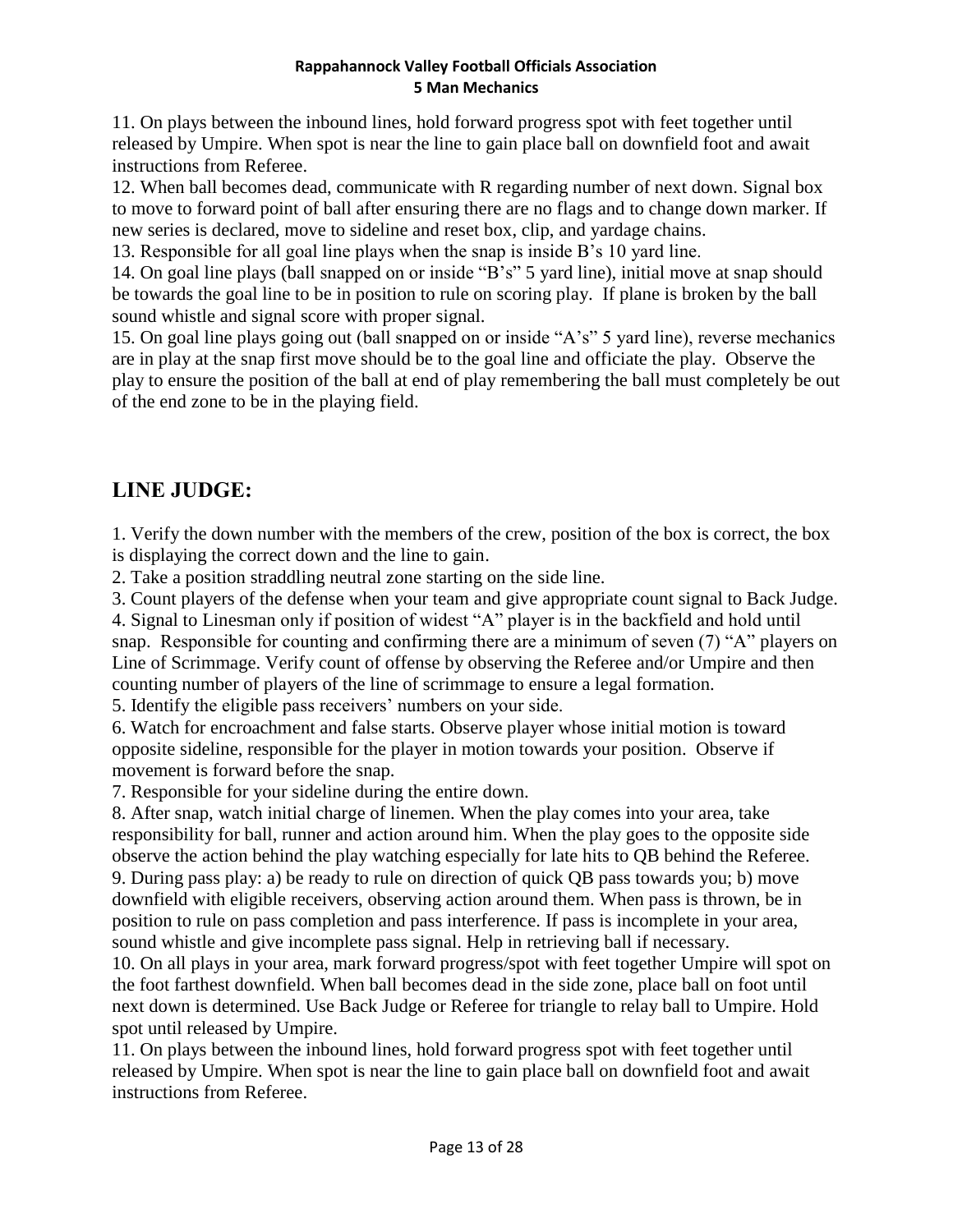12. When ball becomes dead, observe forward progress in relation to line to gain and communicate to R the next down, if line to gain has been reached for a new series, or should 'take a look' to make a decision. If line to gain has been reached stop the clock appropriately or as instructed by Referee.

13. Responsible for all goal line plays when the snap is inside B's 10 yard line.

14. On goal line plays (ball snapped on or inside "B's" 5 yard line), initial move at snap should be towards the goal line to be in position to rule on scoring play. If plane is broken by the ball sound whistle and signal score with proper signal.

15. On goal line plays going out (ball snapped on or inside "A's" 5 yard line), reverse mechanics are in play at the snap first move should be to the goal line and officiate the play. Observe the play to ensure the position of the ball at end of play remembering the ball must completely be out of the end zone to be in the playing field.

## **BACK JUDGE:**

1. Take a position in the middle of the field always as deep as the deepest defensive back, approximately 15 to 18 yards, favoring the wide side and adjust based on the formation of "A".

2. Responsible for timing the 25 second count.

3. Responsible for game clock operation and accuracy.

4. Verify the down number with the members of the crew and the line to gain if the distance is longer than 10 yards and communicate to all with the signal for "Two Stakes" to ensure all know the line to gain status.

5. Count players of the defense and give count signal to appropriate verifying official.

6. Responsible for goal line on plays originating outside of B's 10 yard line and always responsible for the end line at all times.

7. On running plays, observe initial line charge, watching for illegal blocks by wide receivers; observe action in "B's" secondary and action in front of the runner.

8. On pass plays, retreat to be in position 12 to 15 yards ahead of deepest receiver, observe blocking downfield. When pass is thrown, be in position to rule on pass completion and pass interference. If pass is incomplete, sound whistle and give incomplete pass signal. On short passes, be in a position to assist side officials if required. Help in retrieving the ball if necessary. 9. Be in position to rule on forward progress on long plays.

10. On plays between the inbound lines, hold forward progress spot with feet together until released by other crew member.

11. Communicate with the Referee and other members of the crew on whether the clock should start on the ready or the snap based on the result of the action on the prior play. If the clock starts on the ready signal from the Referee wind the clock in.

12. Communicate with the Referee inside last minute of the quarter who has the responsibility for timing verification when facing the scoreboard/clock.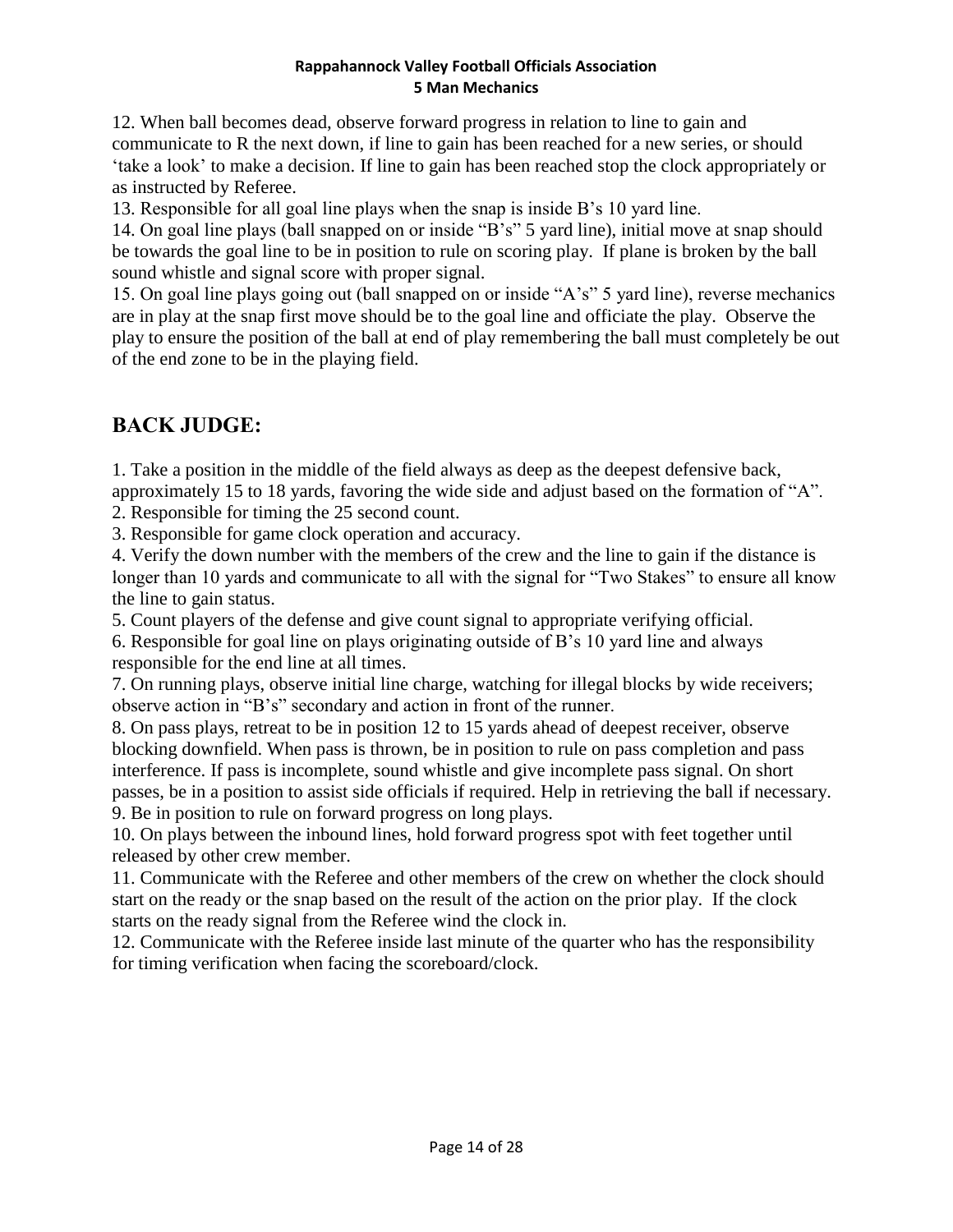# **SCRIMMAGE KICKS**

## **ALL OFFICIALS:**

1. Assume same pre-snap duties as outlined in scrimmage plays.

2. Mark the spot of first touching or multiple first touching with beanbag.

3. Whenever a fumble occurs, the covering official will mark the spot of the fumble with a beanbag.

4. Mirror time out signal given by a fellow official where/when appropriate.

#### **PUNTS**

#### **REFEREE:**

1. Take a position 2 to 3 yards behind the kicker and wider than the tight end on the kicking foot side to ensure a good view of the kick and all action in front of kicker.

2. Know the yard line of the snap.

3. Count players of team A and give signal to Umpire who will acknowledge by returning signal.

4. Communicate with Umpire and R players protection of the snapper is in effect.

5. After snap cover the ball, kicker, and action around player.

6. Observe and rule on all contact made with the kicker while kicker designation of the player is in place.

7. Observe with a quick look the direction and trajectory of the kick to rule on kicks, which go out of bounds in the air if requested by covering official. Raise arm and chop down at the point the covering official reach the designated yard line you determine the ball crossed.

8. Once kick is away and has crossed the line of scrimmage, watch for action behind line. Move downfield on/near hash mark closest to your position at the kick and observe action away from the ball. Be ready to pick up runner on long returns.

9. Responsible for K's goal line on scrimmage kick plays returned for score.

10. After determining there are no flags and the spot where ball will next be put in play, motion for the Linesman to move the box and chains give first down signal for the team awarded a new series.

## **UMPIRE:**

1. Take a position behind team "R" usually 7 to 8 yards from line of scrimmage favoring Line Judge's side of the field.

2. Count players of team A and give signal to Referee who will acknowledge by returning signal.

3. Communicate with Referee and R players protection of the snapper is in effect.

4. Know interior linemen numbers to determine ineligible receivers.

5. Cover action on snapper until he is in a position able to defend himself.

6. Once kick is away, move downfield on/near the hash mark closest to your position at the time of the kick and observe action away from ball.

7. When ball is declared dead, get appropriate ball and spot it.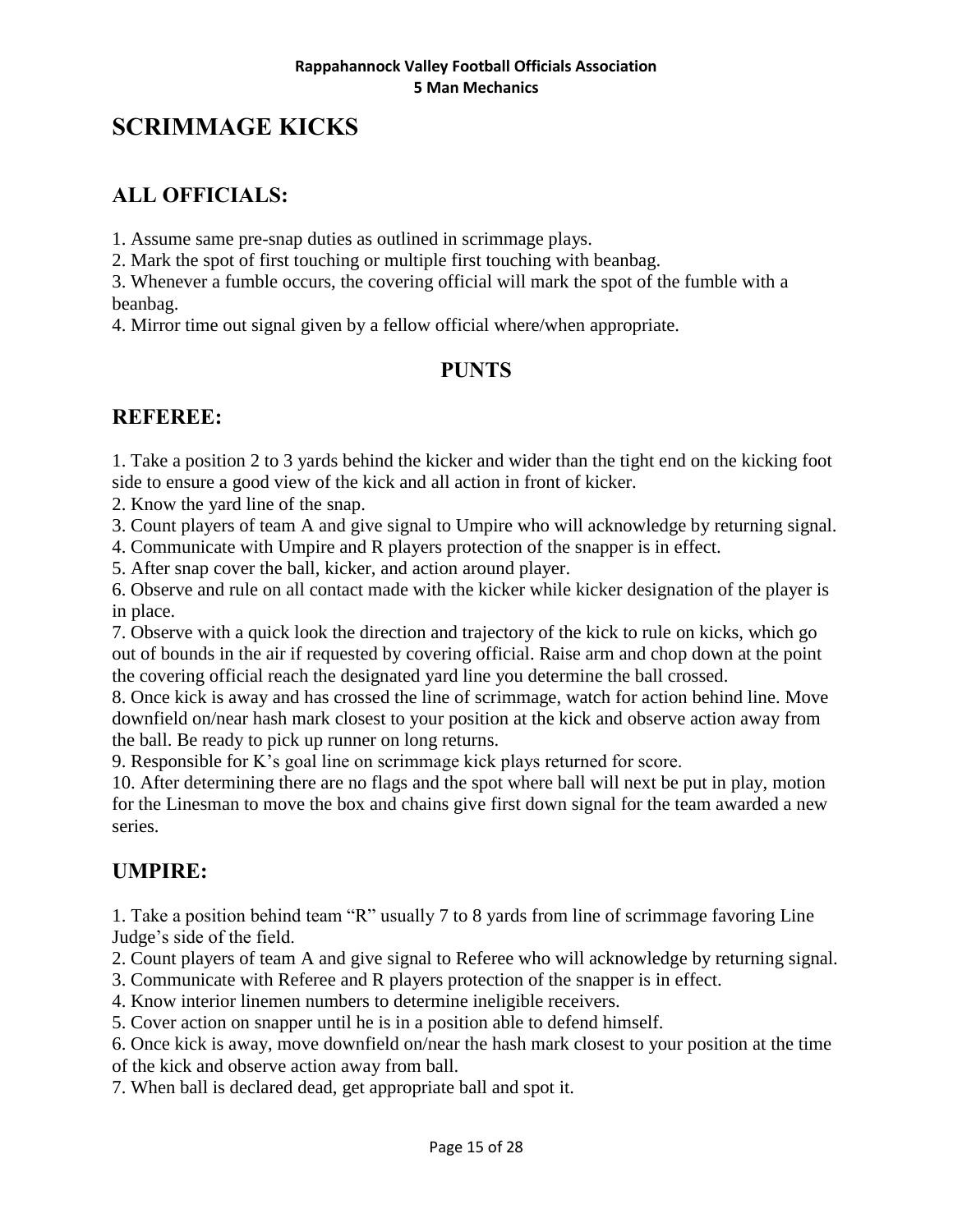#### **LINESMAN:**

1. Take a position straddling neutral zone starting on the side line.

- 2. Relay yard line of snap to R.
- 3. Observe position of the players at snap to determine eligibility of receivers.
- 4. Hold position to rule on kicks crossing line of scrimmage.
- 5. Cover short kicks to your side.

6. Once kick is away, move downfield as appropriate observing action away from ball. Be ready to pick up runner when he comes into your area.

7. Responsible for your sideline entire down.

8. When new series is declared, move to sideline and reset box, clip, and yardage chains on signal from Referee.

#### **LINE JUDGE:**

1. Take a position straddling neutral zone starting on the side line.

2. Count players of the defense and give appropriate count signal to Back Judge.

3. Observe position of the players at snap to determine eligibility of receivers.

4. Move downfield after legal snap observing action in your area away from ball. Pick up runner if player comes into your area.

5. Cover all kicks on your side.

6. Responsible for your sideline entire down.

7. If kick goes out of bounds in air, if help is needed raise arm and look to Referee to indicate the yard line for the spot the ball crossed.

8. If grounded kick goes out of bounds, mark spot and give time out signal.

9. Responsible for observing the activities of players for action around the receiver and action after possession by the receiver if in your zone of responsibility. Observe action of signaler when no fair catch is made. Bean bag any first touching observed.

#### **BACK JUDGE:**

1. Take a position on Linesman side of field in front and outside of the deepest receiver.

2. Count players of the defense and give appropriate count signal.

3. Responsible for ruling on fair catch. When fair catch is made, immediately sound whistle and signal time out. When fair catch is not made stay with ball until kick ends.

4. Responsible for action on receiver and kick catching interference. Bean bag any first touching observed. Bean bag the end of the kick by possession (PSK spot) from sideline to sideline.

5. During a return, responsible for the ball and action around the receiver until released to the official covering the areas the runner proceeds to.

6. Once you release the runner, responsible for action behind the runner.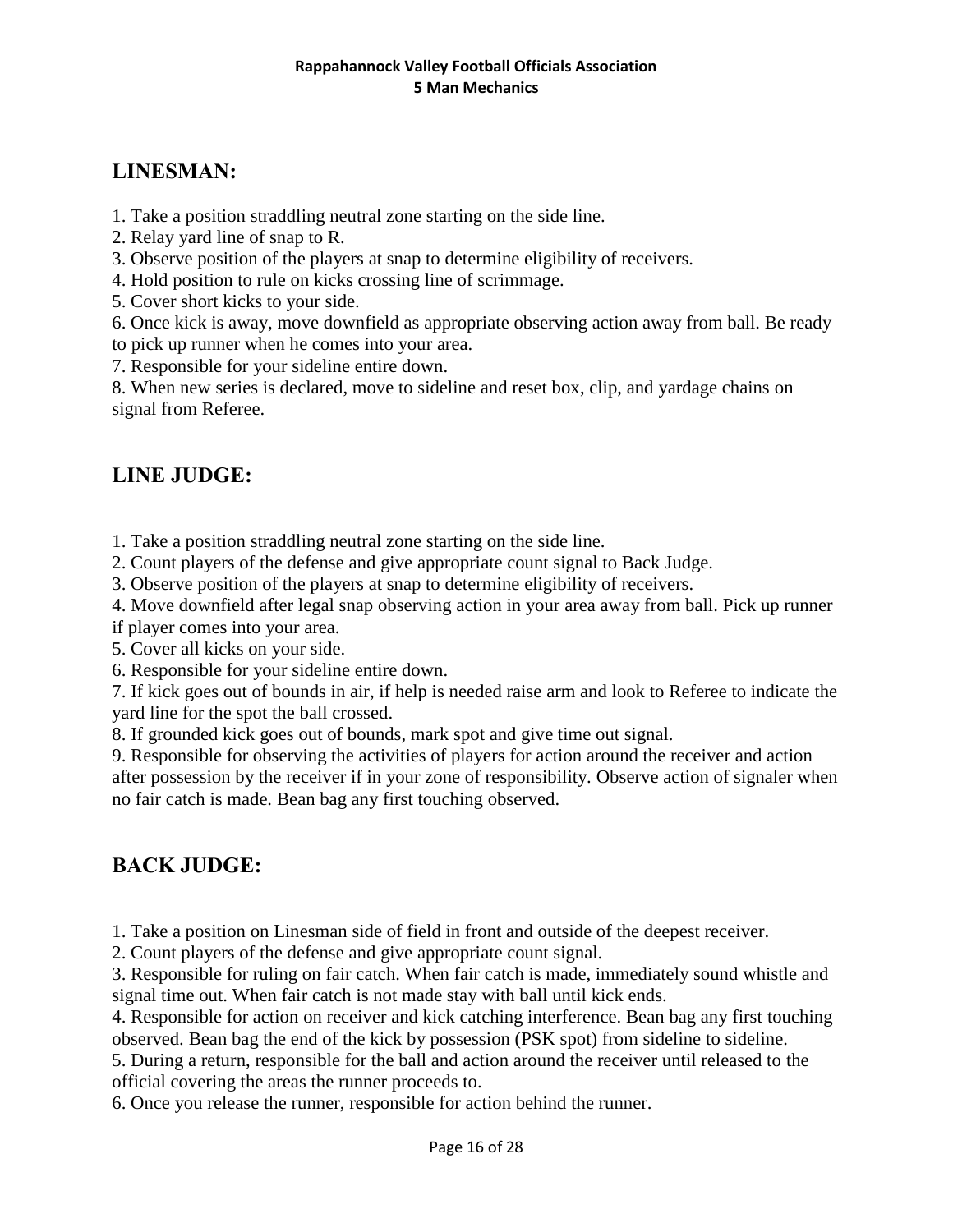7. If kick goes out of bounds in air on Linesman side, if help is needed raise arm and look to Referee to indicate the yard line for the spot the ball crossed.

8. If grounded kick goes out of bounds, mark spot and give time out signal.

9. When ball is dead, remain at spot where play ends. Communicate with Referee the status of the ball and result of the play.



#### **Figure 3 – Punt Positions – Five Man**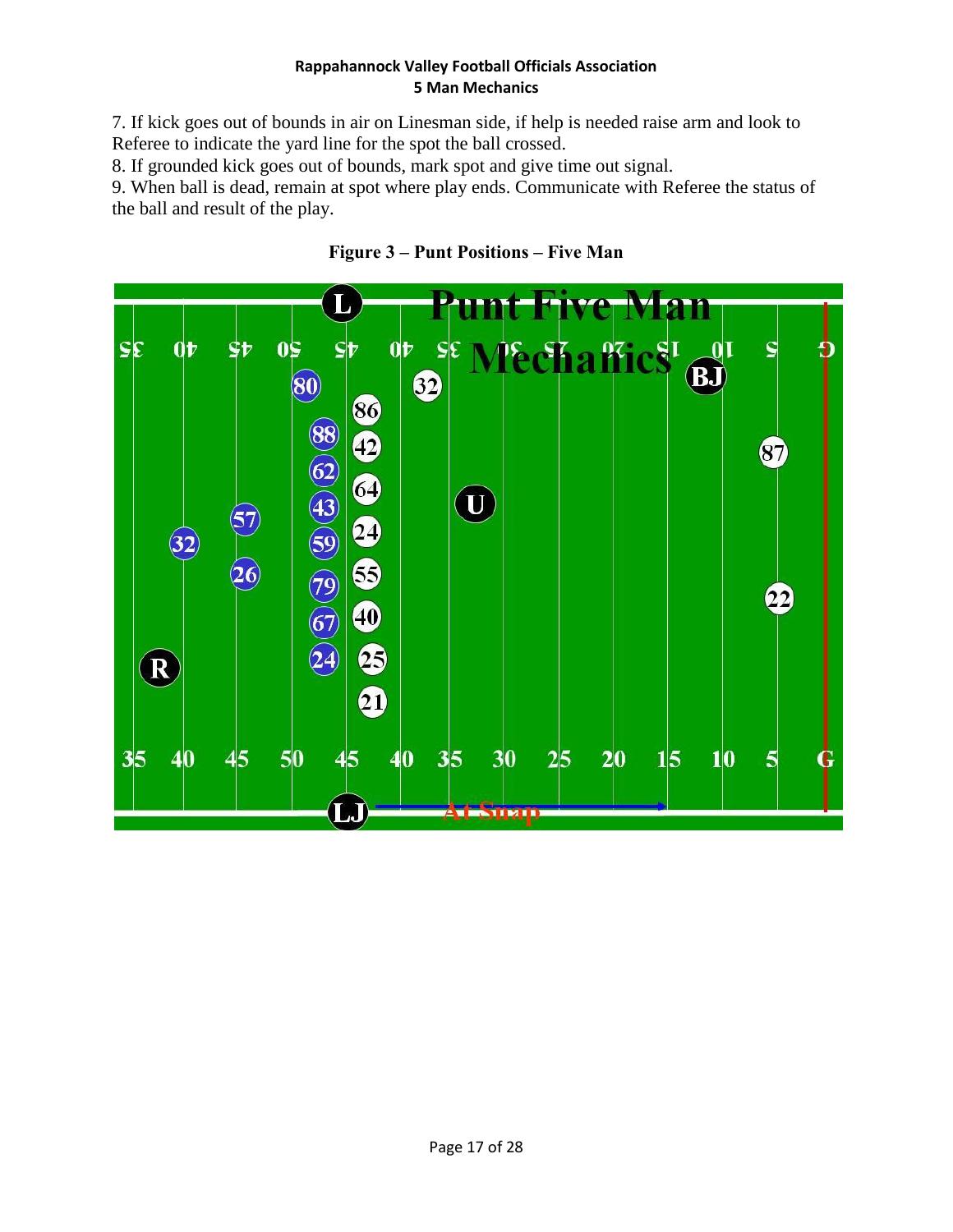#### **FIELD GOALS and TRYS**

#### **REFEREE:**

1. Take a position to observe action on the kicker and holder to ensure a good view of the kick and all action in front of kicker.

2. Count players of team A and give signal to Umpire who will acknowledge by returning signal.

3. Communicate with Umpire and R players protection of the snapper is in effect.

- 4. After snap cover the ball, kicker, holder and action around players.
- 5. Observe and rule on all contact made with the kicker and/or holder.

6. If pass or run play develops move with play as with any other scrimmage play.

7. After determining there are no flags give the appropriate signal for the results of the play to the press box.

#### **UMPIRE:**

1. Take a position behind team "R" usually 7 yards from line of scrimmage favoring Line Judge's side of the field.

2. Count players of team A and give signal to Referee who will acknowledge by returning signal.

3. Communicate with Referee and R players protection of the snapper is in effect.

4. Know interior linemen numbers to determine ineligible receivers.

5. Cover action on snapper until he is in a position able to defend himself and observe line play.

6. If pass or run play develops move with play as with any other scrimmage play.

7. Obtain ball from Back Judge if appropriate for next down.

#### **LINESMAN:**

1. Take a position straddling neutral zone starting on the side line.

2. Responsible for entire line of scrimmage and legal formation.

3. Observe position of the players at snap to determine eligibility of receivers.

4. Hold position to rule on kicks crossing line of scrimmage.

5. If pass or run play develops move with play as with any other scrimmage play.

#### **LINE JUDGE:**

1. Take position behind upright on your side of field. Responsible for your upright and any ball contact on your upright.

2. Count players of team B and give signal to Back Judge who will acknowledge by returning signal.

3. Observe position of the players at snap to determine eligibility of receivers and communicate with other officials.

4. If pass or run play develops move to your side line at the goal line and work back to the play as with any other scrimmage play.

5. After kick ends confer with Back Judge, step forward, and give the appropriate signal for result of the play.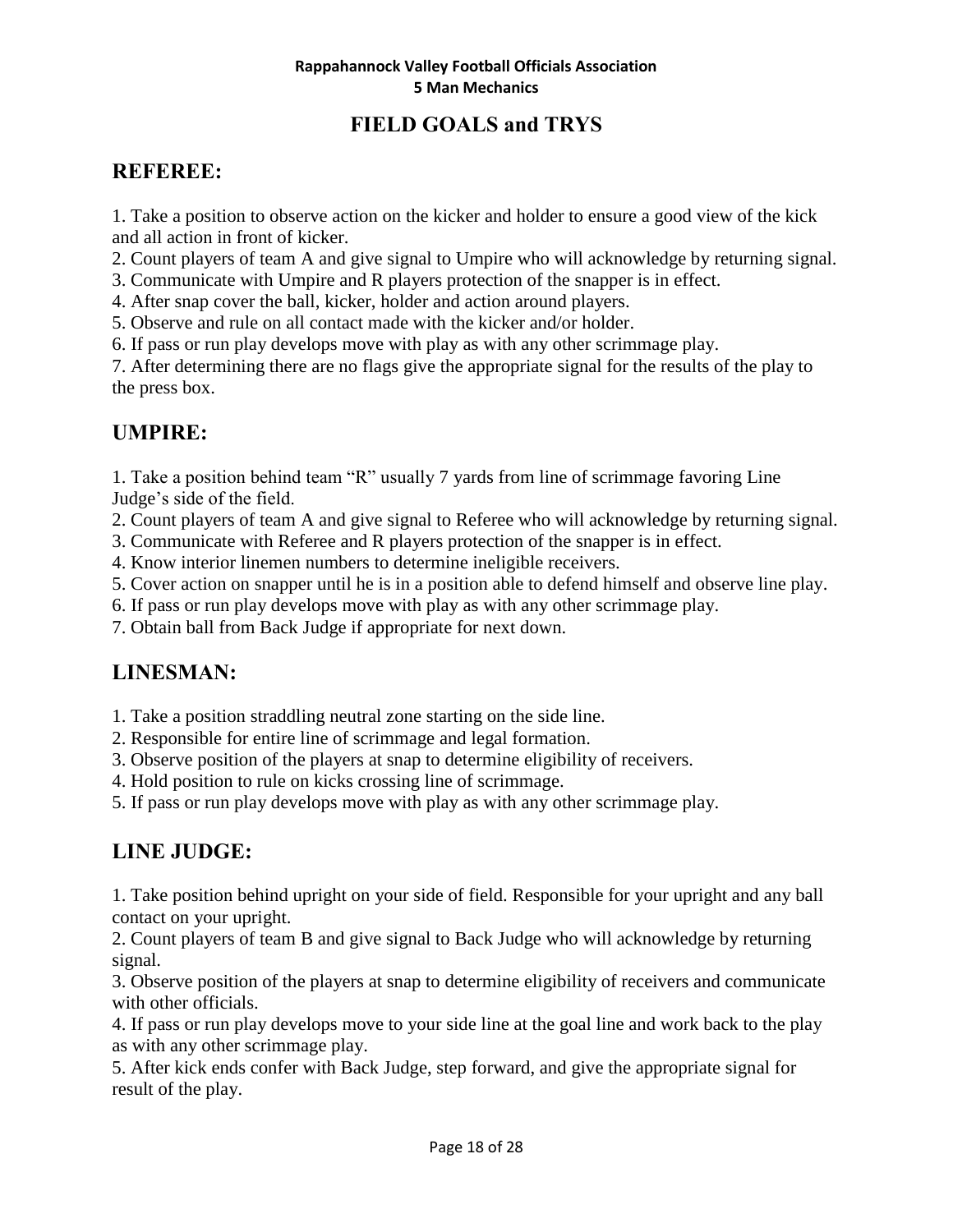## **BACK JUDGE:**

1. Take position behind upright on Linesman side of field. Responsible for your upright, crossbar, including any ball contact on either.

2. Count players of team B and give signal to Line Judge who will acknowledge by returning signal.

3. Observe position of the players at snap to determine eligibility of receivers and communicate with other officials.

4. If pass or run play develops move with play as with any other scrimmage play.

5. After kick ends sound whistle and confer with Line Judge, step forward, and give the appropriate signal for result of the play.

6. Retrieve ball for next down and relay to Umpire if appropriate for new series or proceed to free kick line.



**Figure 4 – Field Goal/Try Positions – Five Man**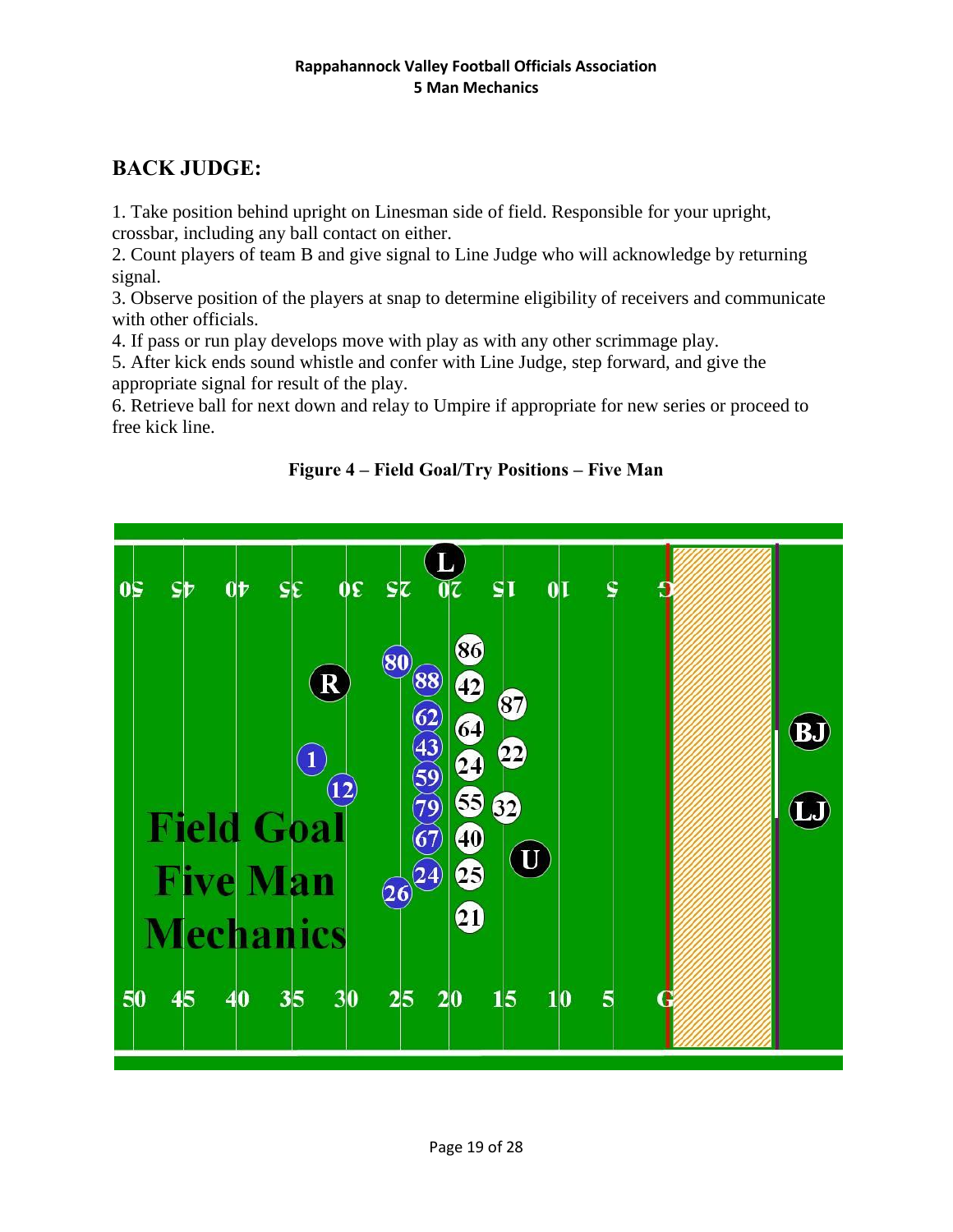# **MEASUREMENTS**

#### **ALL OFFICIALS:**

1. When spot is near the line to gain place ball on downfield foot and await instructions from Referee and stays with ball until Umpire arrives.

2. Mirror time out signal given by a fellow official where/when appropriate.

#### **REFEREE:**

1. Make determination as to whether a measurement is needed if so stop the clock with the appropriate timeout signal.

2. Request the Linesman to bring out the measuring device in use.

3. If measurement is in the side zone and line to gain is not made, mark the chain, grasp it at the forward most point of ball and walk with the chain to inbounds spot and spot ball.

4. Give appropriate signal for next down.

5. Based on results of measurement ensure chains are placed properly.

6. Once chains are set mark the ball ready for play and start clock if appropriate based on the result of the previous play.

#### **UMPIRE:**

1. Take a position with ball and ensure position to take front stake from chain crew member.

2. Take front stake from chain crew member.

3. Wait for Linesman to verify he has secured the spot of the clip.

4. Pull chain tight making sure it is parallel to the sideline.

5. If ball needs to be spotted at inbounds spot, carry front stake to inbounds spot and repeat steps three and four.

6. Stay with ball until the ready for play signal is given and verify the chains are reset on the sidelines.

#### **LINESMAN:**

1. Confirm from Referee a measurement is requested.

2. Grasp chain and clip at the yard line nearest the back stake and note where the clip is attached in relation to the yard line.

3. Unless a penalty occurred on the previous down, instruct box to mark position of front stake with the previous down showing. If a penalty occurred on the previous down, instruct box to maintain previous spot for possible penalty enforcement.

4. Place clip on the ground on the spot marked by Line Judge.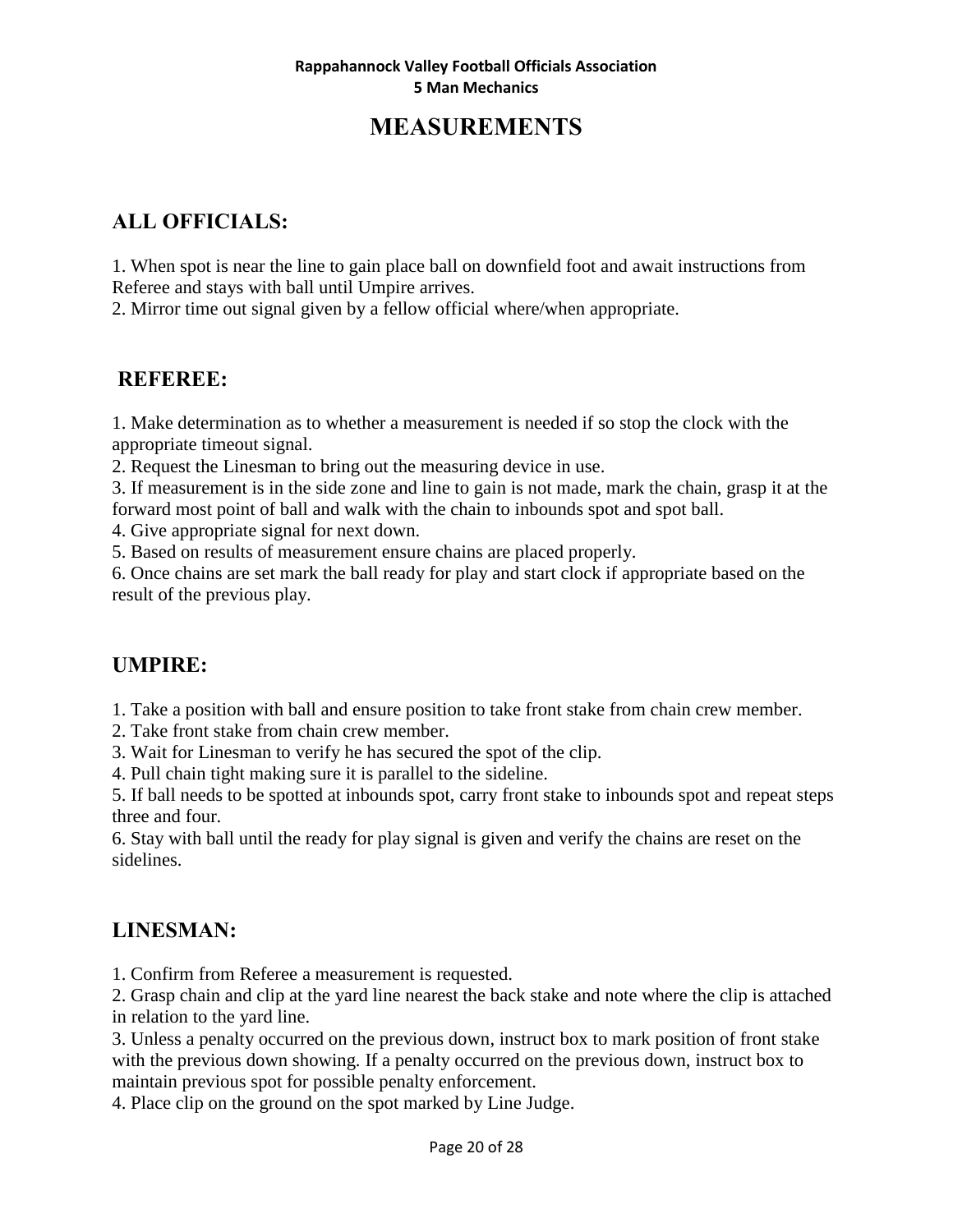5. Hold chain firmly and signal Umpire it is secure to be stretched.

6. If ball needs to be spotted at the inbounds spot, carry chain to inbounds spot and repeat steps four and five.

7. Depending on results of the measurement reset the chain in original position and communicate to box or establish the new line to gain.

#### **LINE JUDGE:**

1. Determine the yard line which the clip was set on and mark with foot for Linesman to use for the measurement.

2. If ball needs to be spotted at the inbounds spot, repeat step one.

3. Observe your team and sideline.

#### **BACK JUDGE:**

1. Transition to a position allowing observation of both teams and the activities of both sidelines.

2. After chains are set again either for the next down of the series or the establishment of a new line to gain signal to Referee the status of the clock.

3. Give appropriate signal on the ready for play if clock is to start.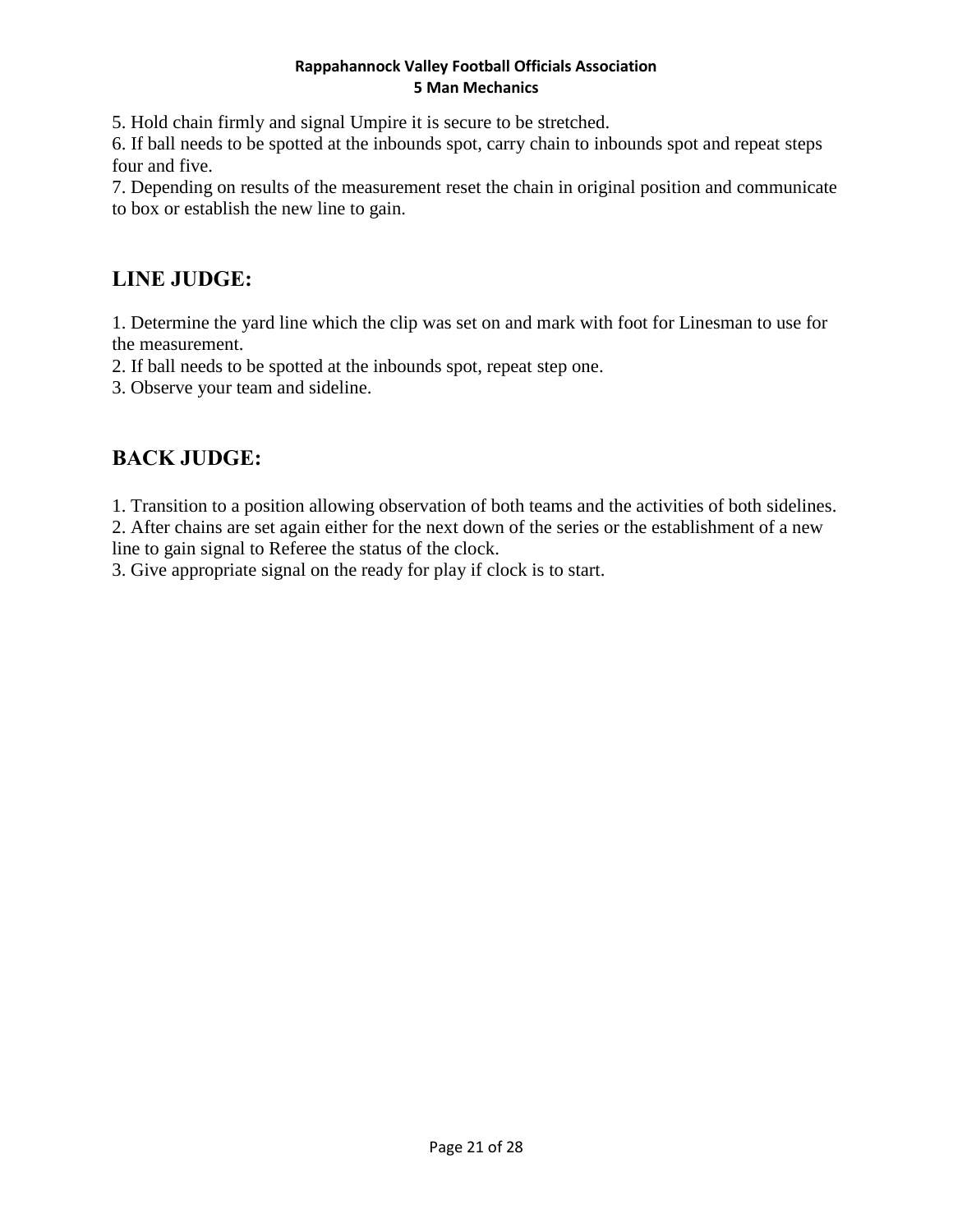# **END OF FIRST AND THIRD QUARTERS**

#### **REFEREE:**

1. Mark game card with the down, distance, yard line, and clip of the team in possession. Be sure the information agrees with Umpire's card.

2. Determine the exact position of the ball on the field in relation to the inbounds spot.

3. At other end of field determine spot for Umpire to place ball.

4. Once all officials and teams are ready, the clock has been reset, and the chains have been moved, mark the ball ready for play.

#### **UMPIRE:**

1. Mark card with down, distance, yard line, and clip of the team in possession. Be sure the information agrees with Referee's card.

2. Determine the position of the ball on the field in relationship with the inbounds spot.

3. Carry ball to other end of field and place ball at spot determined by R.

4. Stay with ball until the ready for play signal is given and verify the chains are reset on the sidelines.

#### **LINESMAN:**

1. Confirm location and yard line with chain crew.

2. With Referee and Umpire, mark card with down, distance, yard line, and clip for the team in possession.

3. Confirm down and distance with chain crew.

4. Grasp clip and chain to ensure proper position for resetting of the chains.

5. Instruct chain crew to reverse positions and move to new location.

- 6. Use clip to reset chains.
- 7. Verify down, distance, and yard line.
- 8. Assume time out responsibilities.
- 9. Indicate to Referee when ready.

#### **LINE JUDGE:**

- 1. Know the yard line and field position of ball.
- 2. Observe as appropriate and go with teams to other end of field.
- 3. Stop at the yard line and assist players in huddling near proper yard line if necessary.
- 4. Assume time out responsibilities.
- 5. Indicate to Referee when ready.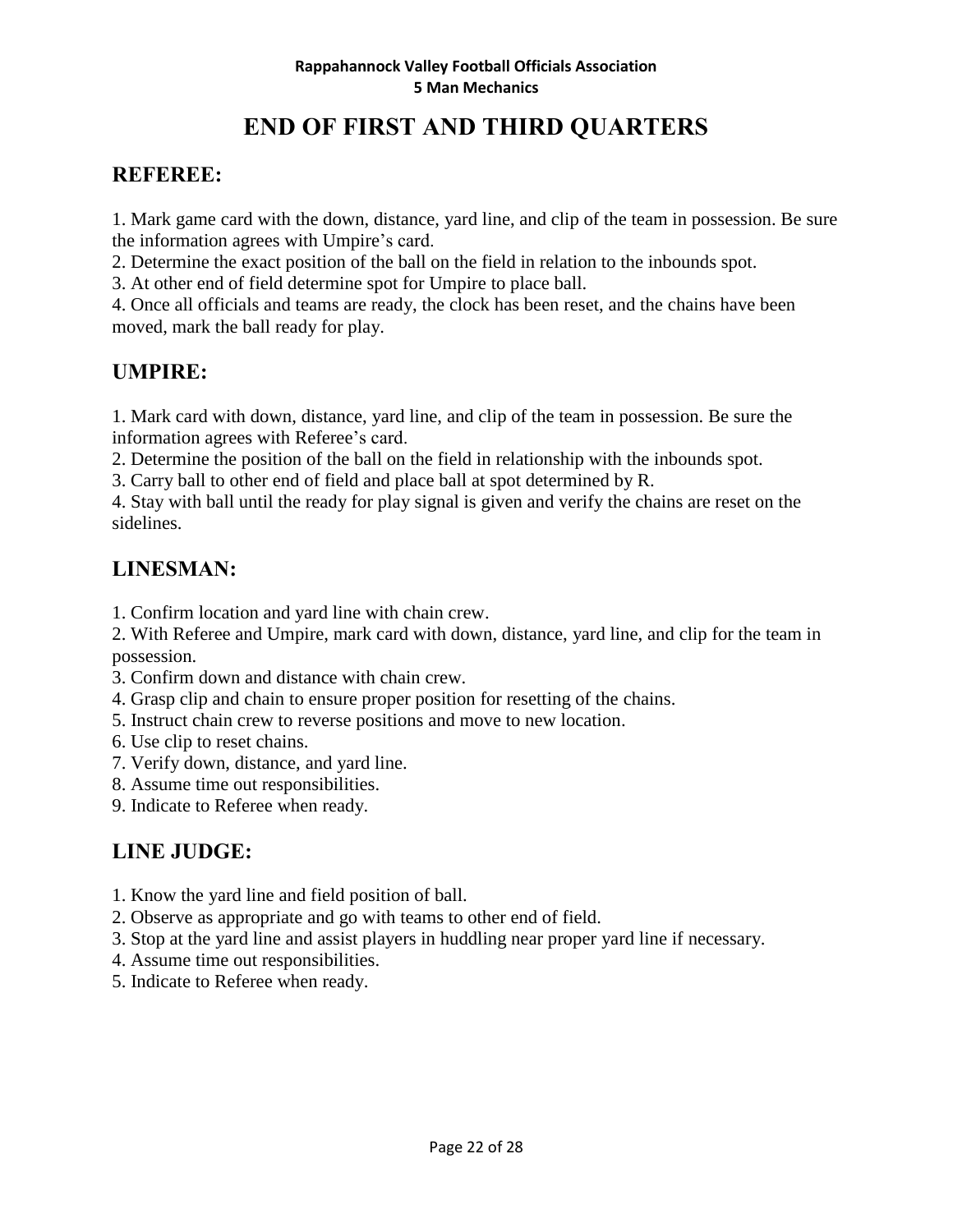#### **BACK JUDGE:**

1. Transition to a position allowing observation of visiting team (Linesman's side of the field) and the activities of the sidelines.

- 2. Move to the yard line at the other end of the field.
- 3. Assume time out responsibilities.
- 4. Check to see clock has been properly reset.
- 5. Indicate to Referee when ready verifying the proper down for the next play.

# **HALF-TIME**

#### **ALL OFFICIALS:**

1. At the completion of the half proceed to designated area of field or other facilities for duration of the halftime period.

2. Review first half activities and discuss any areas of concern.

3. After second half choices have been made and the captains are returning to the sidelines (if midfield option used), meet with other officials in center of field to review team choice. 4. After all officials have been informed proceed to appropriate free kick positions.

#### **REFEREE:**

1. Determine all administration of rules has been completed and declare the half ended.

2. After the mandatory warm up period is over, proceed to center of field with the Umpire (if midfield option used) and request captains to center of the field and give options to the teams.

#### **UMPIRE:**

1. After the mandatory warm up period is over, proceed to center of field with the Referee (if midfield option used), observe options being given to the captains and confirm the selection made.

#### **LINESMAN:**

1. Inform coach on your side of the length of half time and time to return to field.

2. Escort the team on your side from the field of play and upon their return at the end of the half.

3. Upon return to the field for the second half, meet with chain crew to discuss concerns or positive points.

4. After the mandatory warm up period is over, find at least one captain (if midfield option used). After receiving the appropriate signal from the Referee have the captain proceed to the center of the field.

5. Stay on sideline while team captains exercise choices for second half and observe the actions of the teams and ensure only the captains are on the field.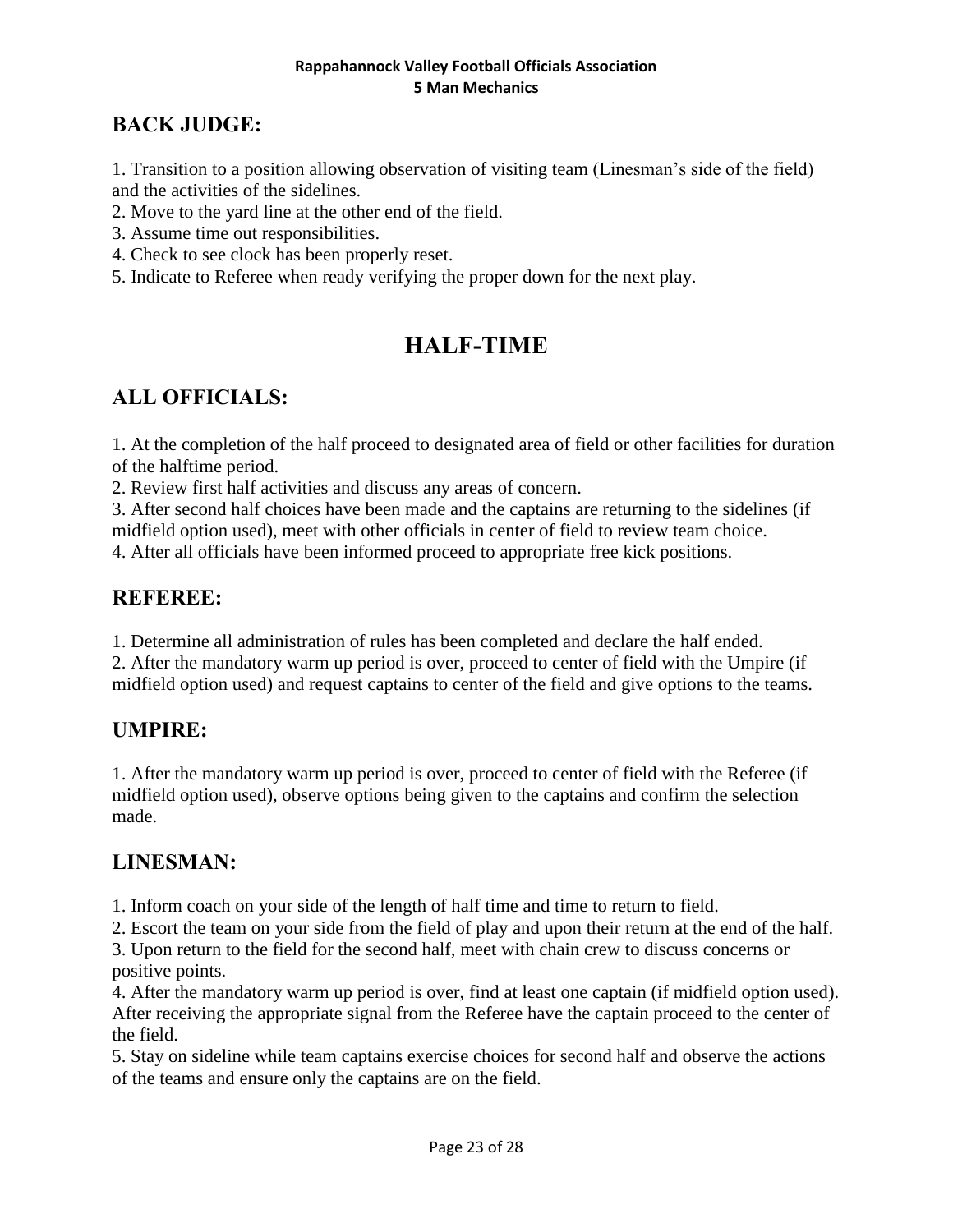# **LINE JUDGE:**

1. Inform coach on your side of the length of half time and time to return to field.

2. Escort the team on your side from the field of play and upon their return at the end of the half.

3. After the mandatory warm up period is over, find at least one captain (if midfield option used). After receiving the appropriate signal from the Referee have the captain proceed to the center of the field.

4. Stay on sideline while team captains exercise choices for second half and observe the actions of the teams and ensure only the captains are on the field.

## **BACK JUDGE:**

1. Proceed to an appropriate position to observe the teams leaving the field and other actions by any player, coach or others.

2. Ensure the game clock is set to the appropriate/agreed upon time for the halftime. Once both teams have left the field signal the clock operator to start the clock.

3. Upon return to the field position yourself near the 50yd line and the nine yard marks and as appropriate signal the clock operator to beginning of the three minute mandatory warm up period.

4. Stay on sideline while team captains exercise choices for second half (if midfield option used) and observe the actions of the teams and ensure only the captains are on the field.

5. Request and receive the ball to start the second half as appropriate.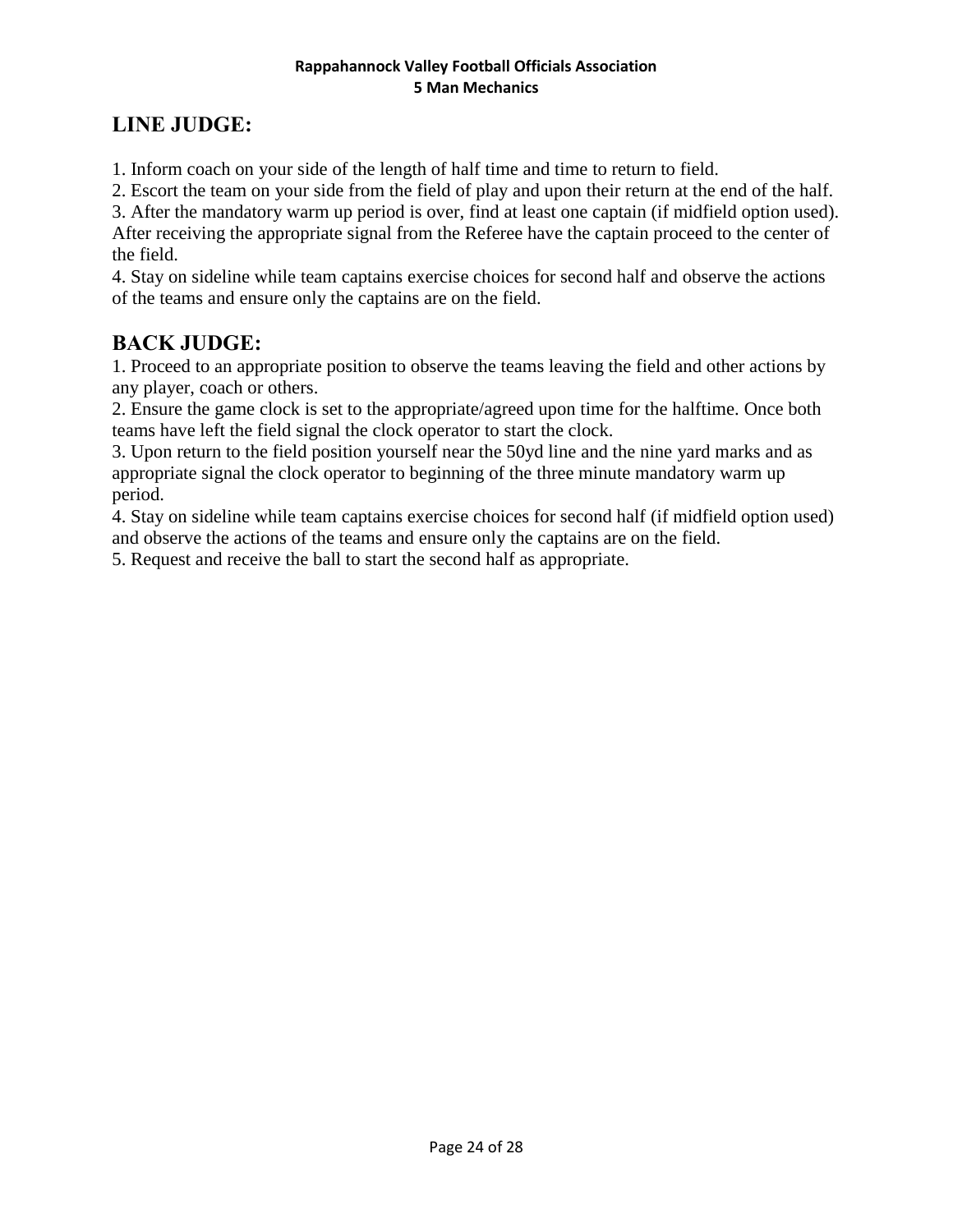# **TIME OUTS**

# **ALL OFFICIALS:**

1. Give time out signal as appropriate.

2. If time out request is made to you, note the players's number or ensure the head coach or designee has requested.

3. Record the period, time remaining, team, and number of the player calling the time out on your game card. Communicate with the other officials the time outs remaining in the half for both teams.

4. Take appropriate position and observe all actions in area of responsibility. Avoid huddling with other officials.

## **REFEREE:**

1. Signal to press box the team charged with the time out.

- 2. When notified by Umpire ask for teams to get ready for the next play.
- 3. Mark the ball ready for play.

## **UMPIRE:**

- 1. Secure spot of the ball and ensure teams return to appropriate sides at completion of time out.
- 2. Responsible for timing the length of the time out.
- 3. Stay with ball until R marks ball ready for play.

## **LINESMAN:**

- 1. Move to appropriate position to observe conference.
- 2. Observe and determine all substitutions are proper for team on your sideline.
- 3. Assist Referee in asking team on your side to get ready for the next play.

# **LINE JUDGE:**

- 1. Move to appropriate position to observe conference.
- 2. Observe and determine all substitutions are proper for team on your sideline.
- 3. Assist Referee in asking team on your side to get ready for the next play.

#### **BACK JUDGE:**

1. Move to appropriate position to observe conference.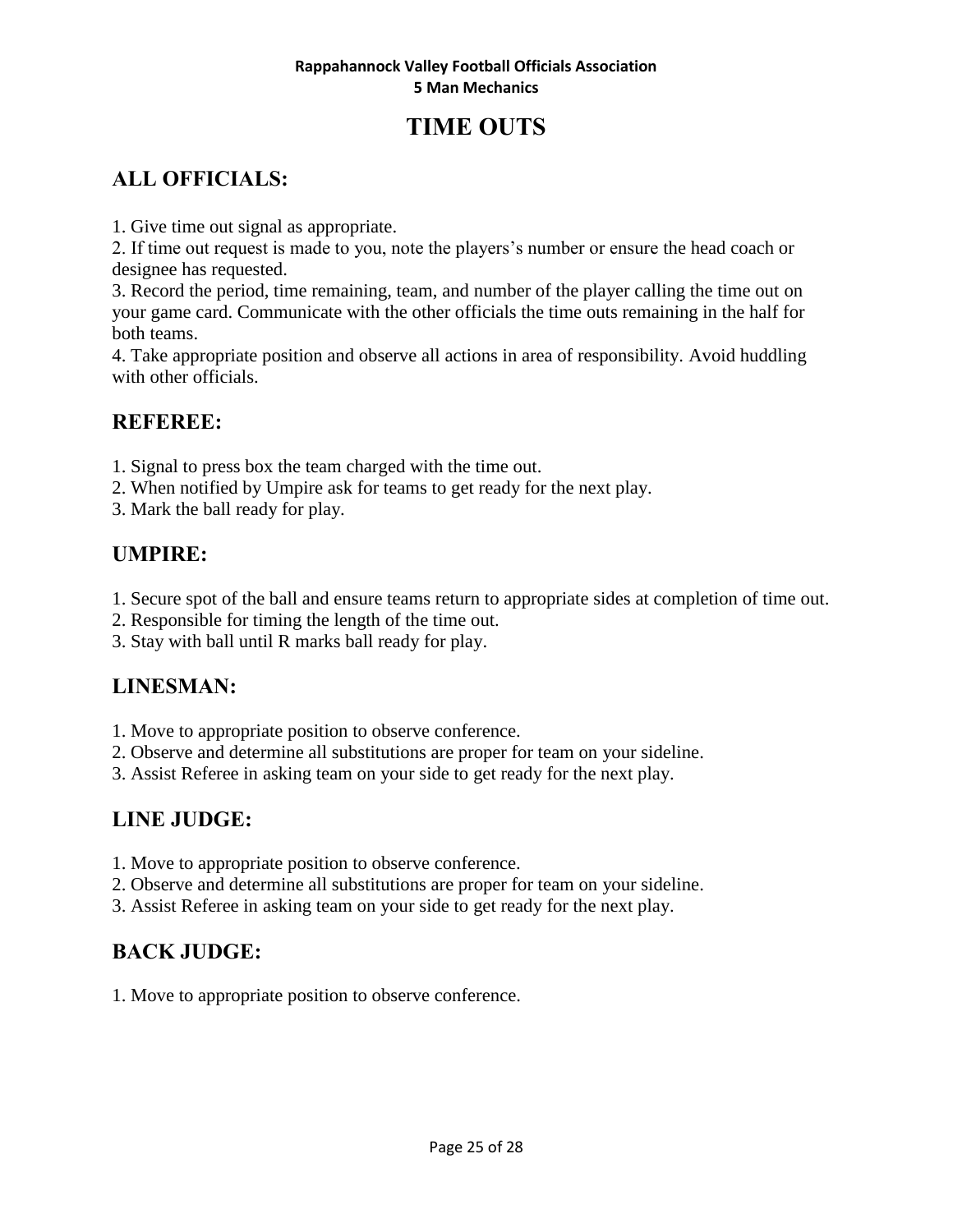# **PENALTY ENFORCEMENT**

## **ALL OFFICIALS:**

1. Give time out signal.

2. Make sure the spot of the ball and flag are covered. Ensure the spot of the ball first and the flag second.

3. If you called the penalty adjust flag if necessary, to the correct yard line. Know the status of ball, type of play, the player committing the foul. Stay close to R to ensure penalty options are given correctly.

4. If you called the penalty, provide the appropriate information to the Referee including the number of the player, team, status of the ball and what the action was causing the foul.

#### **REFEREE:**

1. Get from official(s) calling the penalty (ies): status of ball, type of play, team committing the foul, number of the player, and result of the play.

2. Give preliminary signal to press box.

3. Explain options to the appropriate captain.

4. Notify Umpire of the decision, spot of enforcement and number of yards.

5. Give signal to the press box.

6. Give the ready for play signal and start the clock as appropriate from result of the play.

#### **UMPIRE:**

1. Secure ball and walk off penalty per R's instructions.

2. For 5 yard penalties by the defense when measured from back stake, mark off penalty and confirm spot with the Linesman by observing the position of the box.

3. Secure spot and cover ball until R marks ball ready for play.

# **LINESMAN:**

1. Ensure box and chains do not move.

2. Be prepared to move box and chains as appropriate.

3. For 5 yard penalties by the defense which are to be measured from the back stake, after confirmation from the Referee of acceptance instruct the box man to move the box and position at the tape to assist Umpire on spot .

4. Observe enforcement.

5. Communicate penalty information to coaches.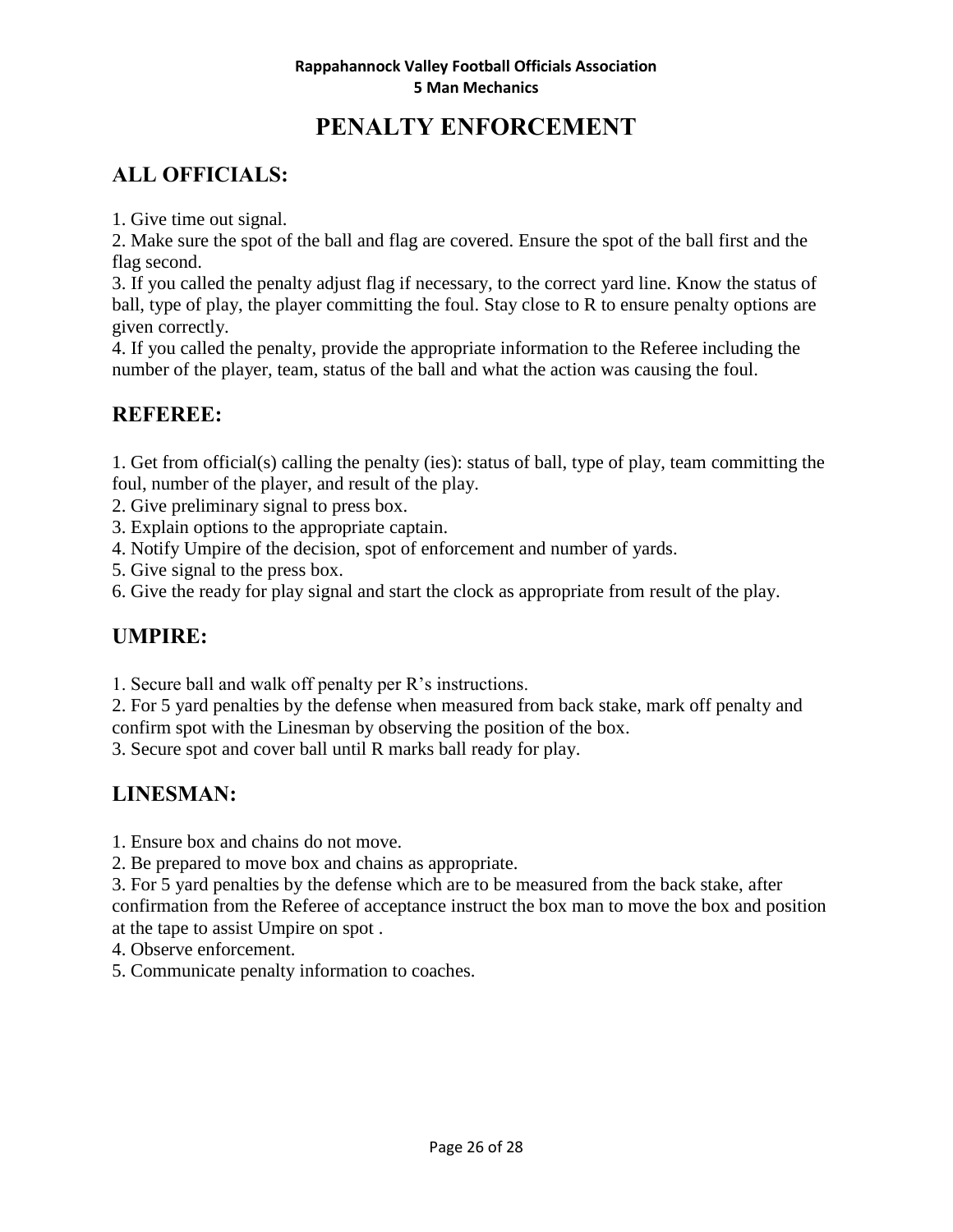## **LINE JUDGE:**

1. After confirmation from Referee of acceptance assist in the enforcement by marking penalty yardage from position on sideline with the Umpire to verify proper spot.

2. Communicate penalty information to coaches.

3. Record the appropriate penalty information on game card, time, quarter and whether accepted or declined.

#### **BACK JUDGE:**

1. Move to appropriate position to cover side of field not covered by reporting official.

2. Observe team actions and be alert for substitutions, team attendants on field, and player-coach conferences.

3. Observe enforcement.

# **PROCEDURE FOR DISQUALIFICATION OF PLAYER/COACH AND NONPLAYER**

In the event a situation arises where a player, coach, or non-player disqualifies himself, officials are to follow the following steps:

1. Report the infraction with details as to what happened or what the actions were to cause the infraction, player number or coach's name that is disqualified to the Referee.

2. All officials should record the information on their game cards to include the number or name of coach.

3. The Referee along with the official who has disqualified the individual will accompany the Referee and disqualified player to the sideline and explain to the Head Coach the events causing this disqualification ensuring all parties understand the process and what is expected.

4. All other officials should take appropriate positions to observe the activity on the field as the process is completed.

5. Administer the penalties as appropriate.

6. After completion of the game, before leaving the game site, ensure the Referee has all pertinent information regarding the disqualification for filing of the report on the disqualification. If in the opinion of the R the situation warrants additional statements and information, these should be obtained in writing from the crew members before leaving the game site and include in the game report.

7. Referee is responsible for notifying the Commissioner either after the game or the next morning as appropriate and informs the Commissioner or designee of the situations surrounding the disqualification(s).

**Comment**: As officials we are expected to maintain a level of composure during situations that at times are difficult. Certain acts of conduct must always be practiced and they are to avoid contact with the player/coach, communication in a professional manner and function as a crew at all times.